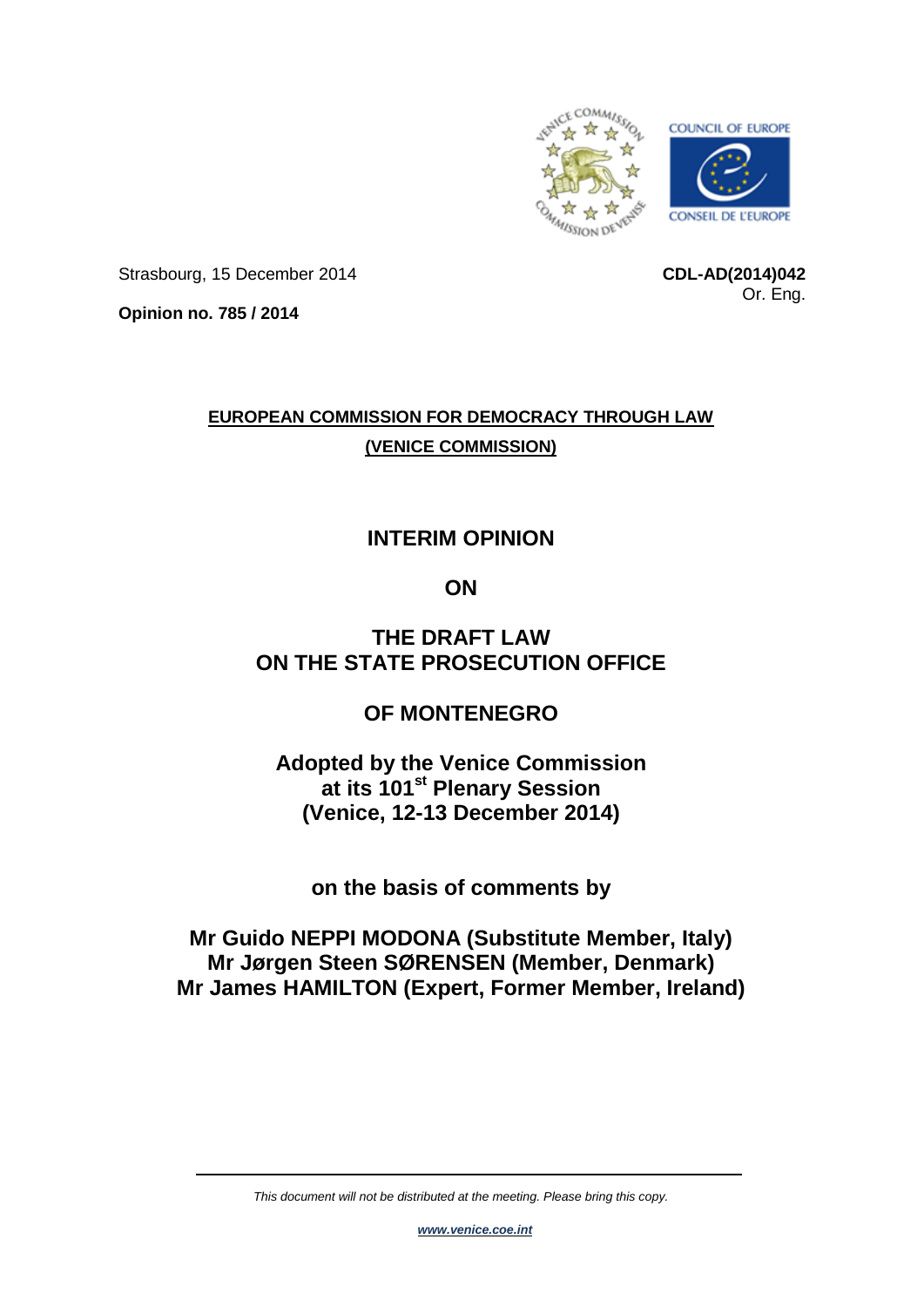## **TABLE OF CONTENT**

| L.                                                                             |  |
|--------------------------------------------------------------------------------|--|
| $\Pi$                                                                          |  |
| А.                                                                             |  |
| В.                                                                             |  |
|                                                                                |  |
| Constitutional framework pertaining to the state prosecution service 6<br>Α.   |  |
| <b>B.</b>                                                                      |  |
| 1.                                                                             |  |
| Organisation and competences of the State Prosecution offices 7<br>2.          |  |
| 3.                                                                             |  |
| Election of heads of state prosecutors offices and state prosecutors  13<br>4. |  |
| 5.                                                                             |  |
| 6.                                                                             |  |
| 7.                                                                             |  |
| 8.                                                                             |  |
| 9.                                                                             |  |
| Organisation of work of the State Prosecution Service 18<br>10.                |  |
| 11.                                                                            |  |
| 12.                                                                            |  |
| 13.                                                                            |  |
|                                                                                |  |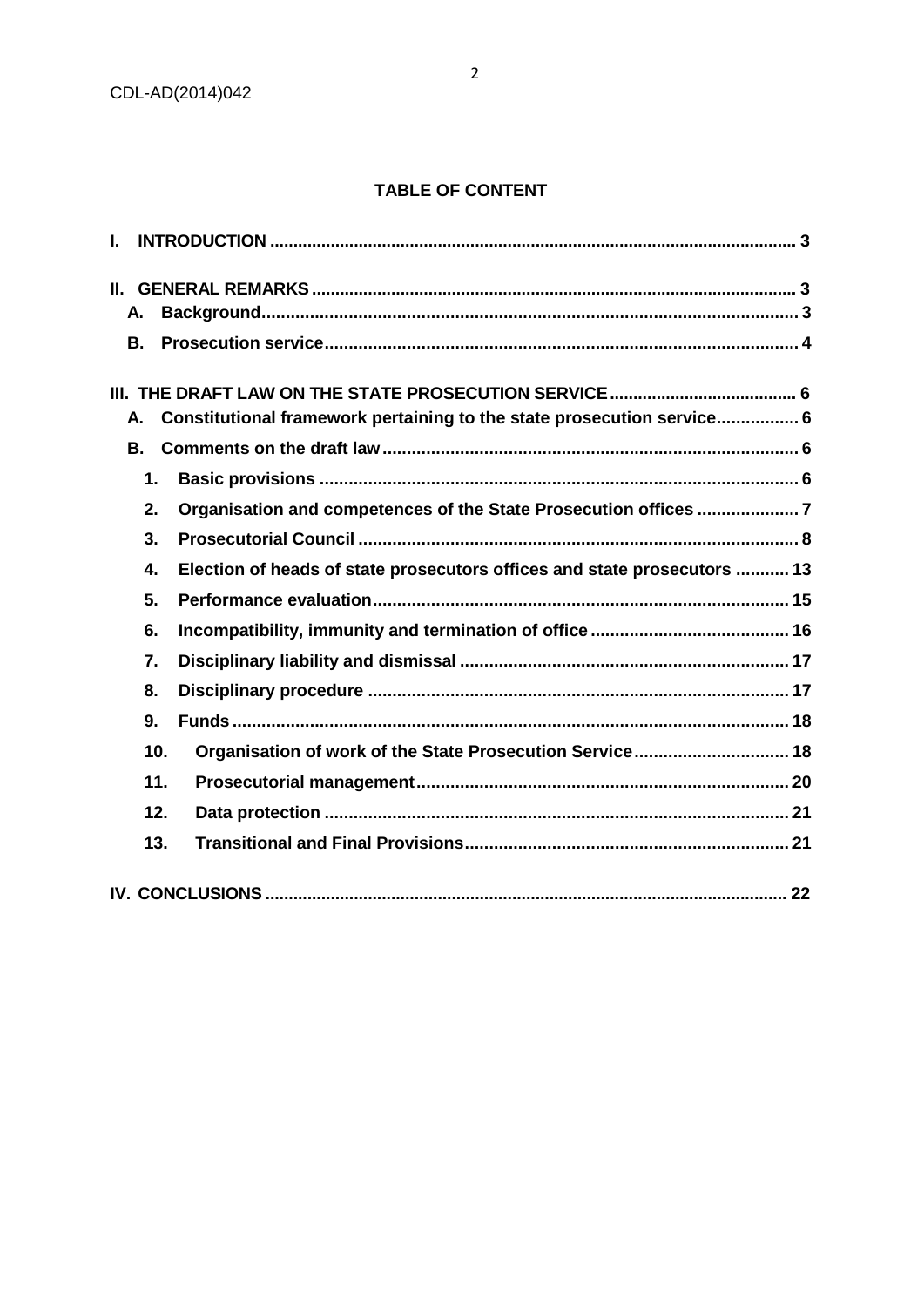## <span id="page-2-0"></span>**I. INTRODUCTION**

1. On 2 September 2014, the Minister of Justice of Montenegro requested the opinion of the Venice Commission on the Draft Law on the State Prosecution Service of Montenegro (hereinafter, "the draft law") (CDL-REF(2014)045). The opinion of the Venice Commission was required on three other draft laws having been prepared in the context of the on-going reform of the judiciary in Montenegro: the Draft Law on Special State Prosecution Service, the Draft law on Courts and the Draft Law on [the Rights and Duties of Judges and on](http://www.venice.coe.int/webforms/documents/?pdf=CDL-REF(2014)044-e)  [Judicial Council of Montenegro](http://www.venice.coe.int/webforms/documents/?pdf=CDL-REF(2014)044-e)

2. Mr Guido Neppi Modona, Mr Jørgen Steen Sørensen and Mr James Hamilton acted as rapporteurs on behalf of the Venice Commission.

3. On 27-28 October 2014, a delegation of the Venice Commission visited Podgorica and held meetings with representatives of the authorities (the Ministry of Justice, the Parliament, the Supreme Court and lower level courts, the State Prosecutor's Office, the Judicial Council and Prosecutorial Council) as well as with professional associations of judges and prosecutors and civil society. The Venice Commission is grateful to the Montenegrin authorities and to other stakeholders met for the excellent co-operation during the visit.

4. This Opinion is based on the English translation of the draft law provided by the Montenegrin authorities. The translation may not always accurately reflect the original version on all points, therefore certain issues raised may be due to problems of translation.

1. 5. This Interim Opinion was adopted by the Venice Commission at its 101<sup>st</sup> Plenary Session (Venice, 12-13 December 2014).

## <span id="page-2-1"></span>**II. GENERAL REMARKS**

## <span id="page-2-2"></span>**A. Background**

6. The Parliamentary Assembly of the Council of Europe, in its June 2012 Resolution 1890 (2012) on "*The Honouring of obligations and commitments by Montenegro*", pointed out the independence of the judiciary and the efficiency of the justice system of Montenegro as key issues. The adoption of constitutional amendments to de-politicise the judiciary was also a strong requirement from the European Commission to start the EU accession negotiations.

7. Montenegro has already taken steps aiming at ensuring, in line with European standards and best practices, the independence and efficiency of its judicial system. To achieve these goals, amendments to the Constitution were introduced in 2013. These amendments, among other improvements, have introduced limitations to the role of the Parliament in the sphere of the judiciary and provided a constitutional framework for the de-politicisation of the judiciary.

8. Following the changes to the constitutional framework, new legislation on the judiciary has been elaborated aimed at strengthening the independence of the judiciary and its efficiency. The Draft Law on the State Prosecution Service of Montenegro is an important step of a larger program aiming at implementing the 2013 constitutional amendments dealing with the Judiciary and the Judicial Council, the Prosecution Service, and the Constitutional Court, all of them addressed to meet European standards.

9. A number of amendments to the 2008 Law on the State Prosecutor's Office were adopted in September 2013, providing, *inter alia*, for the appointment of the Supreme Prosecutor, heads of prosecutors' offices and of state prosecutors within a fixed timeframe from the date of enactment of the new law. The new provisions also required suspension, before the entry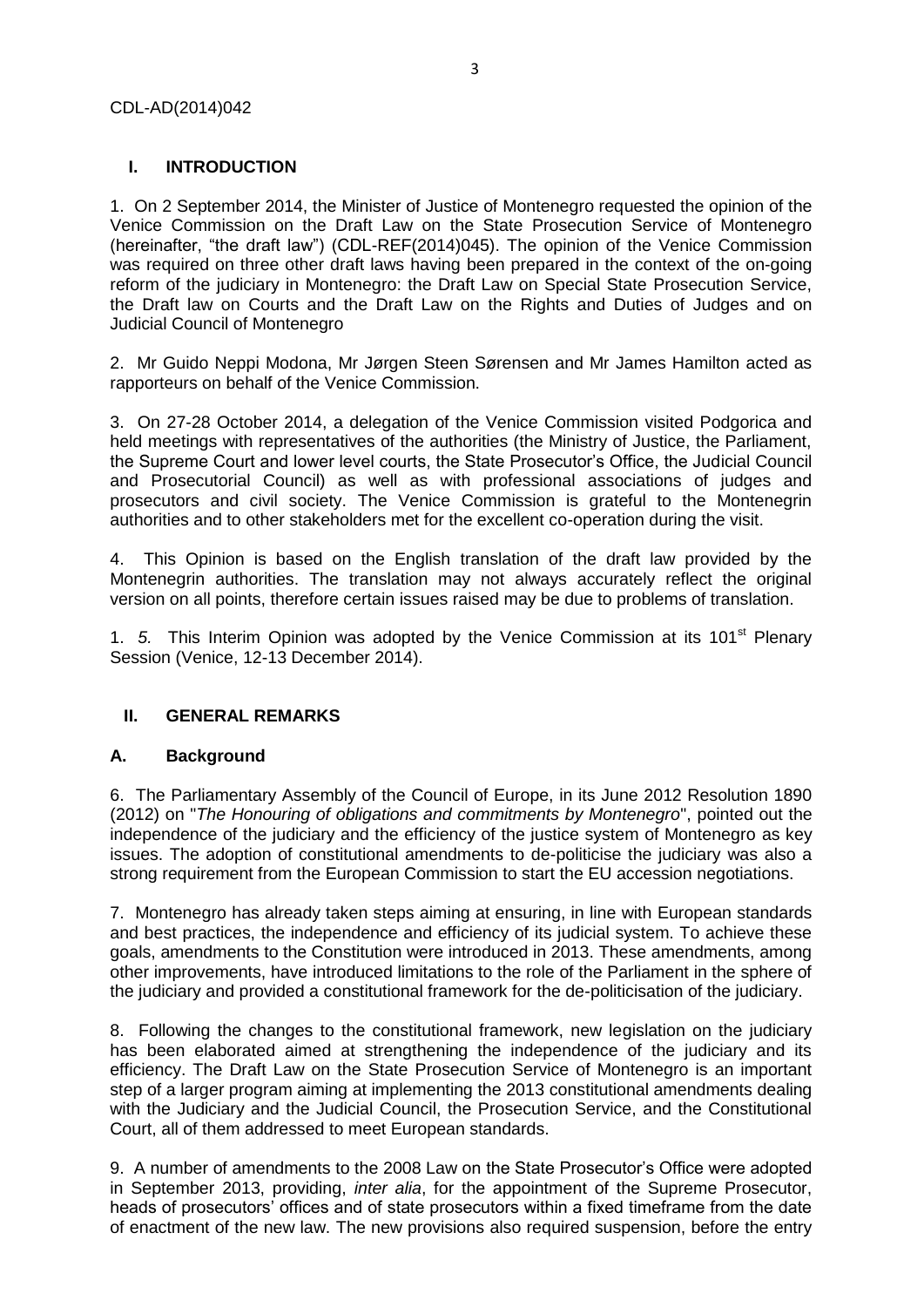into force of the amended law, of ongoing procedures for the appointment of state prosecutors (under the 2008 law -"deputies") and heads of prosecution offices (under the 2008 law - "state prosecutors") $1$ .

10. In addition, although both the Constitution and the 2008 law provide that their appointment is permanent, the 2013 amended law introduced a requirement - for former "deputies" - to undergo selection to be reappointed as state prosecutors. In view of their potentially negative impact on the independence and impartiality of prosecutors, as well as of the related administrative difficulties, the new provisions raised concerns and strong criticism within the judiciary in Montenegro.

11. In February 2014, in the presence of representatives of the Venice Commission, the authorities of Montenegro and the European Commission during a meeting in Brussels concluded that the respect for the principles of legal continuity and life tenure in favour of current state prosecutors in relation to the implementation of the 2013 amendments to the Law on the State Prosecution Office were of crucial importance. In this context, it was agreed that previous heads of prosecution offices, elected for five years under the previous constitutional provision should be entitled to complete their mandate; furthermore, internal control/disciplinary and dismissal proceedings would be dissociated from the election procedure and would be carried out respecting all relevant procedural guarantees.

12. Since February 2014, in the framework of the amended constitutional and legislative provisions, key judicial and prosecutorial officials have been elected and appointed. In particular, the Prosecutorial Council completed the procedure for selecting the heads of state prosecutor's offices. Reportedly, all former heads of prosecution offices who re-applied for their position were confirmed. It is also welcome that, after several attempts, the Parliament finally appointed a new Supreme State Prosecutor in October 2014.

13. According to the information available to the Venice Commission, a decision of the Constitutional Court on the constitutionality of the (re)selection of prosecutors is pending. In its 2014 Progress Report on Montenegro<sup>2</sup>, the European Commission recalled the conclusions agreed with the authorities of Montenegro in this regard in February 2014 and emphasised that "the appointment of state prosecutors (former deputy state prosecutors) needs to be carried out in line with European standards".

## <span id="page-3-0"></span>**B. Prosecution service**

**.** 

14. The independence of judges and the judiciary in general have their origin in the fundamental right for persons to a fair trial. The right to a fair and public hearing within a reasonable time by an independent and impartial tribunal established by law<sup>3</sup>, without unjustified interference is an important part of the common European heritage. The independence or autonomy of prosecutors and the prosecution system is not such a clearly defined common standard.

15. As indicated by the Venice Commission in its Report on European Standards as regards the Independence of the Judicial System: Part II – the Prosecution Service<sup>4</sup> (hereinafter, the "Report on the Prosecution Service"), there exist a variety of prosecution systems in Europe today, which have developed as a result of the various criminal justice systems; there is, therefore, no uniform model for all states to follow. Nevertheless, virtually all modern criminal justice systems in Europe have common values: for instance, modern states universally

<sup>&</sup>lt;sup>1</sup> See Section XI. Transitional and Final provisions of The Law on State Prosecution Service (Official Gazette of the Republic of Montenegro 69/03 and Official Gazette of Montenegro 40/08, 39/11 and 46/13).<br><sup>2</sup>European Commission, Montenegro - 2014 Progress Report, issued on 8 October 2014

<sup>&</sup>lt;sup>3</sup> Article 6, European Convention on Human Rights

<sup>4</sup> Report on European Standards as regards the Independence of the Judicial System: Part II – the Prosecution Service (CDL-AD(2010)040)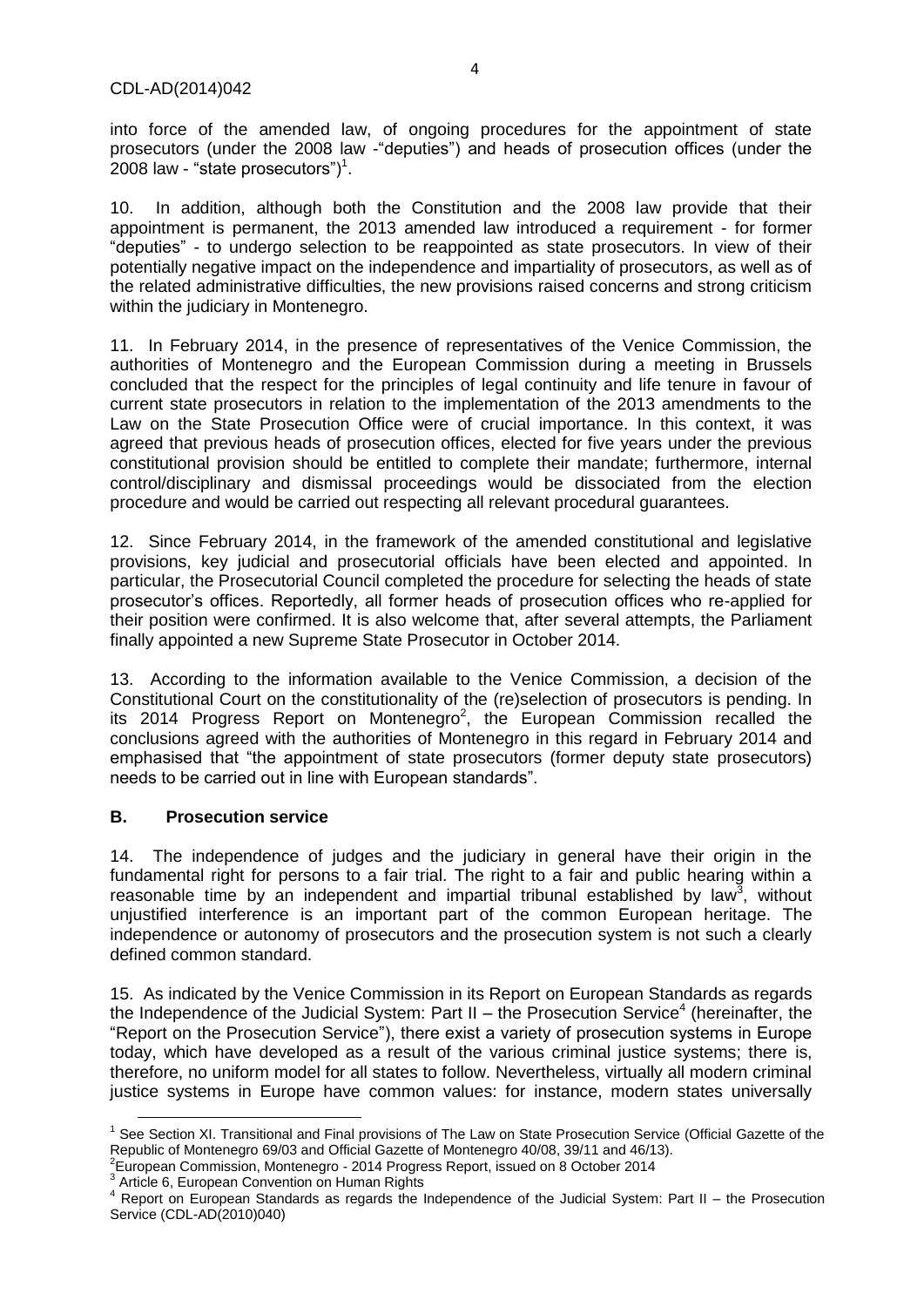regard criminal prosecution as a core function of the state and most systems provide for a monopoly on criminal prosecutions by the state or an organ of the state.<sup>5</sup>

16. The Report further states that the major reference texts allow for systems where the prosecution service is not independent from the executive. Nonetheless, where such systems are in place, guarantees must be provided at the level of the individual case to ensure that there is transparency concerning instructions that may be given.<sup>6</sup>

*Recommendation Rec(2000)19 of the Committee of Ministers (of the Council of Europe) to member states on the Role of public prosecution in the criminal justice system* states that:

*"Legal Europe is divided on this key issue between the systems under which the public prosecutor enjoys complete independence from parliament and government and those where it is subordinate to one or other of these authorities while still enjoying some degree of scope for independent action.*

*Inasmuch as this is an institutional question - …the very notion of European harmonisation around a single concept seemed premature."<sup>7</sup>*

17. Since the prosecutor acts on behalf of society as a whole and because of the serious consequences of criminal conviction, the prosecutor must act fairly, impartially and to a high standard. Even in systems where the prosecutor is not part of the judiciary, the prosecutor is expected to act in a judicial manner. $8$ 

18. It is therefore important that the qualities required for prosecutors be similar to those of a judge and that suitable procedures for appointment and promotion are in place. Prosecutors, like judges, will take unpopular decisions on occasion and these are likely to be criticised in the media and become the subject of political controversy. Proper tenure and appropriate arrangements for promotion, discipline and dismissal, which will ensure that the prosecutor cannot be victimised on account of having taken an unpopular decision, must be in place and secured.<sup>9</sup>

19. Taking into account the new constitutional rules dealing with the prosecution service and their compliance with European standards, this opinion will ascertain above all whether the draft law is in line with the European standards as reflected in the above mentioned documents, and relevant recommendations contained in the previous opinions of the Venice Commission<sup>10</sup>.

20. It is not the purpose of this opinion to provide a detailed and exhaustive review of the draft law. It will therefore focus on the provisions raising more critical issues.

1

 $<sup>5</sup>$  See Report, §§ 10-12.</sup>

 $^6$  See Report,  $\check{\S}$  23.

P. 11, Explanatory Memorandum to Recommendation Rec(2000)19 of the Committee of Ministers to member states on the Role of public prosecution in the criminal justice system 8 Ibid, § 15

 $^9$  Ibid,  $\tilde{\S}$  18

<sup>10&</sup>lt;sup>10</sup>Opinion on the Draft Amendments to three Constitutional Provisions relating to the Constitutional Court, the *Supreme State Prosecutor and the Judicial Council of Montenegro*, CDL-AD(2013)028;

*Opinion on two Sets of draft Amendments to the Constitutional Provisions relating to the Judiciary of Montenegro*, CDL-AD(2012)024;

*Opinion on the draft amendments to the Constitution of Montenegro, as well as on the draft amendments to the law on courts, the law on the state prosecutor's office and the law on the judicial council of Montenegro*, CDL-AD(2011)010;

*Opinion on the draft amendment to the law on the State Prosecutor of Montenegro*, CDL-AD(2008)005; *Opinion on the Constitution of Montenegro,* CDL-AD(2007)047.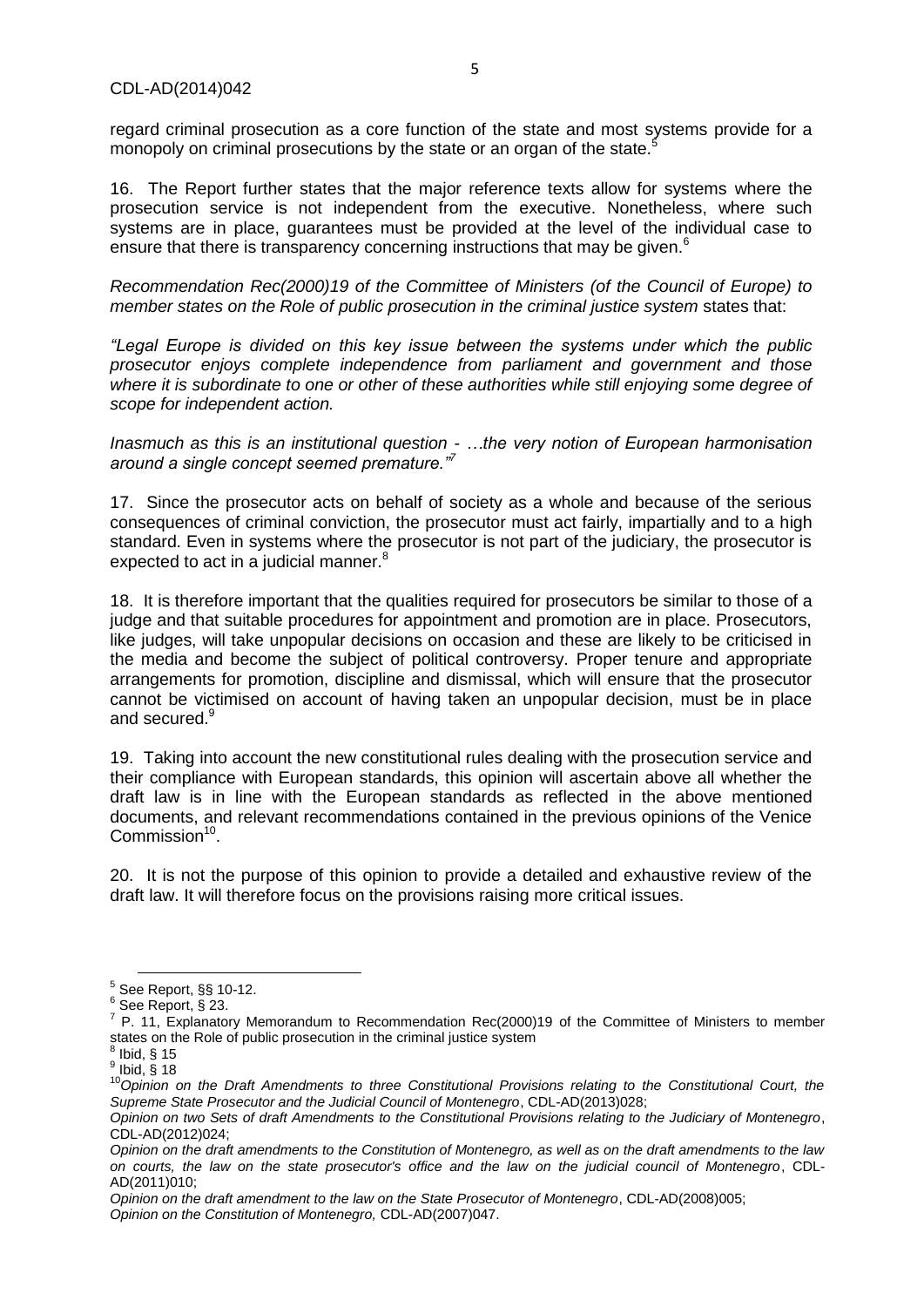## <span id="page-5-0"></span>**III. THE DRAFT LAW ON THE STATE PROSECUTION SERVICE**

## <span id="page-5-1"></span>**A. Constitutional framework pertaining to the state prosecution service**

21. According to Article 134 of the Constitution, un-amended, "*the State Prosecution shall be a unique and independent state authority that performs the affairs of prosecution of the perpetrators of criminal offenses and other punishable acts who are prosecuted ex officio*". Articles 82, 91, 135, 136, 137 and 138 of the Constitution have been modified following the numerous previous recommendations of the Venice Commission<sup>11</sup>.

22. Article 91, paragraph 2 of the Constitution provides that the Supreme State Prosecutor is elected and released from duty by the Parliament with the qualified majority of two-thirds in the first voting and with the three-fifths majority in the second voting (the same qualified majorities are required for the judges of the Constitutional Court and for four members of the Judicial Council selected from among reputable lawyers). Paragraph 3 of Article 92 provides that in the first voting the Parliament elects the Supreme State Prosecutor on the proposal of the Prosecutorial Council; if the proposed candidate is not supported by the required majority, in the second [and subsequent] voting the Parliament shall elect the Supreme State Prosecutor from among all the candidates that meet the legal requirements.

23. As for the appointment procedure, Article 135 of the Constitution provides that the Supreme State Prosecutor shall be elected by the Parliament on the proposal of the Prosecutorial Council, upon a public call for the selection of candidates and after the hearing with the competent working body of the Parliament. The Supreme State Prosecutor and the heads of state prosecution offices are elected for a period of five years, while the function of the state prosecutors is permanent.

24. Article 136 dealing with the Prosecutorial Council provides that:

- the Council shall ensure the autonomy of the state prosecution; the reference to autonomy rather than independence is not contrary to European standards;
- the Council is presided over, except for disciplinary proceedings, by the Supreme State Prosecutor;
- the composition, election and organization of the Council is regulated by law. The last paragraph lists the competences of the Council, among them the power to make proposals to the Parliament for the election of the Supreme State Prosecutor, and for the appointment and dismissal of the heads of state prosecution offices and state prosecutors.

25. Article 137 grants functional immunity to the heads of the prosecution offices and the state prosecutors; moreover they are not responsible for the opinion expressed or the decision made in performing their duties, except for case of a criminal act.

26. Article 138 provides that the heads of state prosecution offices and state prosecutors may not be member of the Parliament and may not perform other public duty or be engaged in any other activity.

## <span id="page-5-2"></span>**B. Comments on the draft law**

## <span id="page-5-3"></span>**1. Basic provisions**

27. In defining the activity of the prosecution service **Article 2** of the draft law refers, as Article 134 of the Constitution does, to the prosecution of criminal offences and "*other punishable acts* according to the law". It would be desirable, in accordance with the principle

**<sup>.</sup>** <sup>11</sup>See CDL-AD(2013)028; CDL-AD(2012)024; CDL-AD(2011)010; CDL-AD(2007)047; CDL-AD(2008)05, all including specific references to the State Prosecution Service of Montenegro.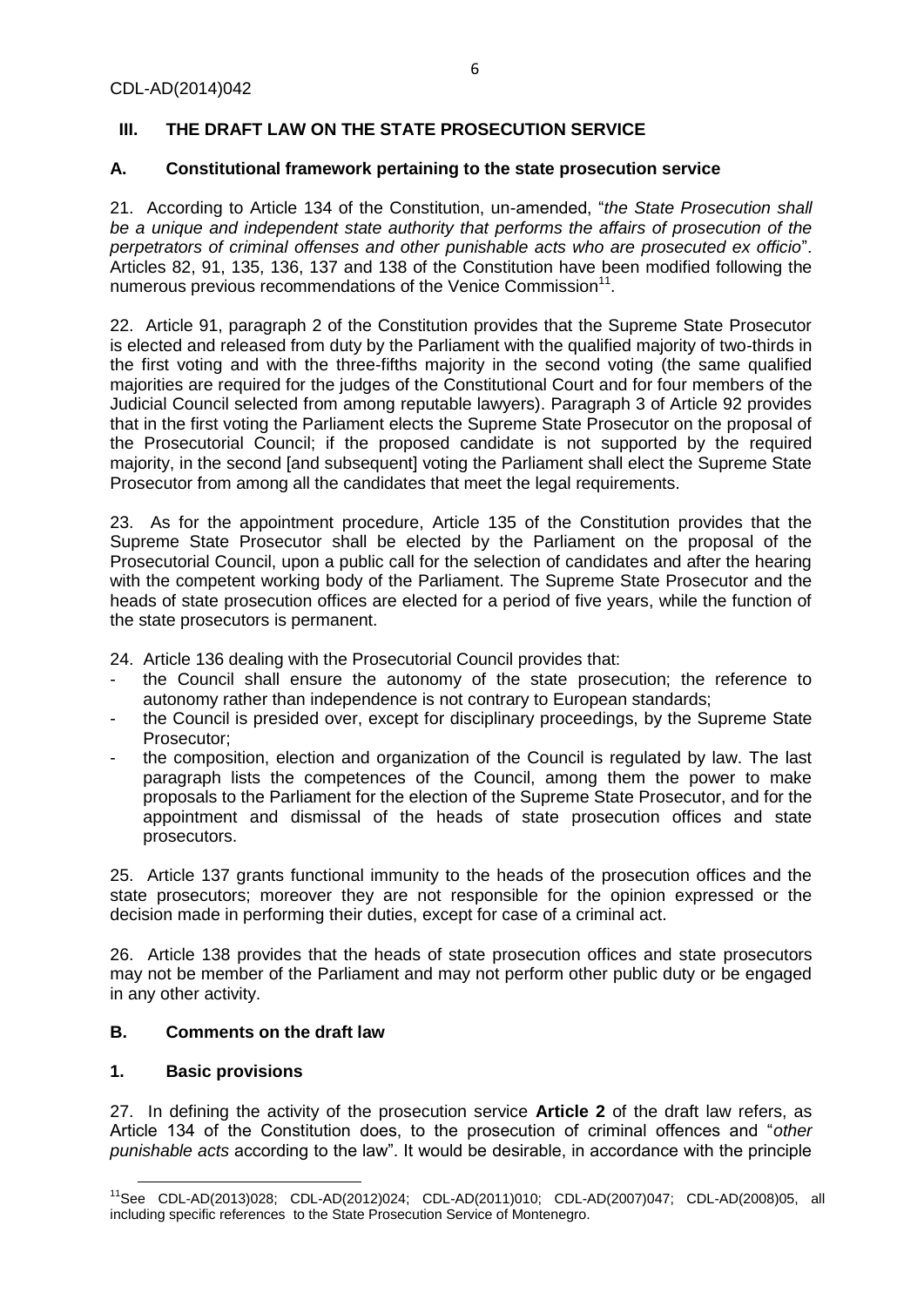of legality, to clarify what are the "other punishable acts" referred to. Also Article 15, para. 2, refers to "other acts punishable".

28. **Article 4**, provides that "*State prosecutors shall carry out their duties in public interest for the purpose of application of the law, whereby respect for and protection of human rights and freedom shall be ensured*". It is welcome that paragraph 2 provides, with implicit reference to Article 134 of the Constitution, that state prosecutors "*carry out their duties impartially and objectively*". At the same time, to an extent, paragraph 1 involves the critical issue of the powers of the prosecutor's office outside the criminal law field. In this regards, in its 2011 Report on the Prosecution Service<sup>12</sup>, the Venice Commission wrote that a distinction "needs to be made between the interest of the holders of state power and the public interest" and that "ideally the exercise of public interest functions (including criminal prosecution) should not be combined or confused with the function of protecting the interests of the current Government". That being stated, the Venice Commission pointed out that in "many countries the function of asserting public interest, outside the field of criminal prosecution, would rest with an ombudsman", while in a number of democracies "the two functions of defending state interest and public interest are combined".

29. Taking into account that the Venice Commission has sometimes been critical of excessive powers of the prosecution service in individual countries where "the prosecutor's office was a powerful means to control the judiciary", it is recommended to avoid any doubt about non-criminal functions of the prosecutors and to limit the wording of Article 4 setting out that prosecutors should carry out their duties impartially and objectively, on the basis of principles of legality and equality before the law.

**30. Article 5** states that 'operations of the state prosecution service shall be public unless this law stipulates otherwise'. The scope of this provision needs to be clarified, particularly in view of the fact that, according to Article 97 (6) it is a severe disciplinary offence to disclose information learnt while handling cases or in discharging duties of the prosecutorial office. It is recalled that, by definition, the prosecutor's preliminary investigations are, for evident criminal procedure reasons, secret.

31**. Article 6** provides that there is a right to and a duty of professional advancement. In case the aim of this provision was to refer to training<sup>13</sup>, this should be made more explicit.

## <span id="page-6-0"></span>**2. Organisation and competences of the State Prosecution offices**

32. The general structure of the prosecution service follows a very hierarchical model with the individual components of the service attached to the different levels of court. The Supreme State Prosecution Office deals with the Supreme Court and Court of Appeal, as well as the administrative Court, and the high state prosecution offices are attached to the two High Courts, with 13 basic state prosecutors' offices attached to the Basic Courts.

33. As stated in **Article 16**, the State Prosecution Service is to be managed by the Supreme State Prosecutor; other state prosecution offices have their own heads. **[**However**]**, **In** accordance with the option made in Montenegro for a model of hierarchically organised prosecution service, **Article 129** effectively gives the Supreme State Prosecutor absolute control by authorising him or her directly to exercise all the authority and to undertake all the actions that the heads of other state prosecution offices are authorised to undertake (see comments under **Article 129**; see also **article 130** on supervision by the Supreme State Prosecution Office).

**<sup>.</sup>** <sup>12</sup> *Report on European Standards as regard the Independence of the Judicial System: Part II – The Prosecution Service, CDL-AD(2010)040, §§ 71-73.*<br><sup>13</sup> Accentive

<sup>13</sup> According to the *Recommendation Rec(2000)19 of the Committee of Ministers to Member States on the Role of Public Prosecution in the Criminal Justice System*, "training is both a duty and a right for all public prosecutors".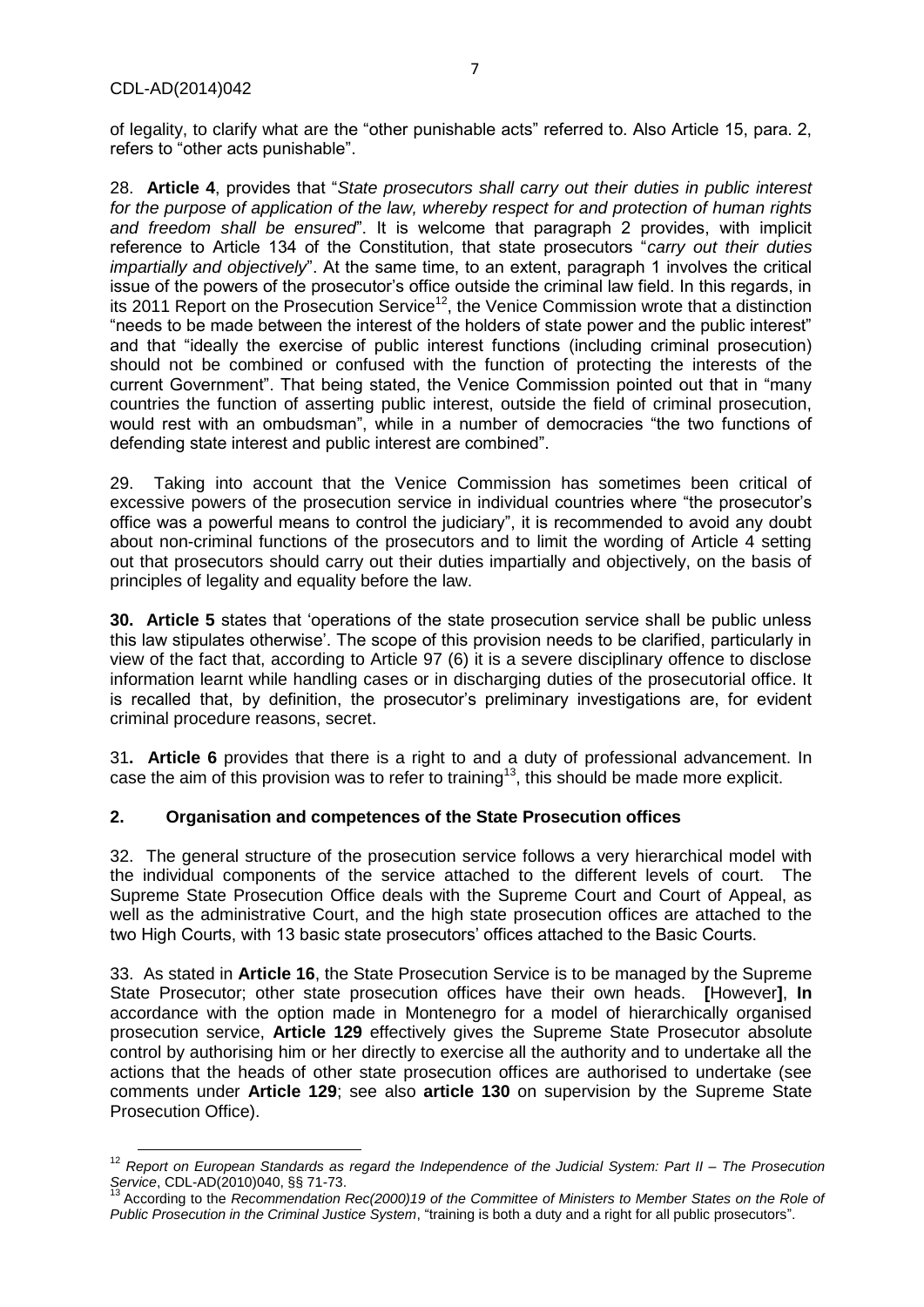34. However, such direct exercise of powers by the Supreme State Prosecutor clearly goes too far because it would remove any control over illegal instructions. Prosecutors should be able to protest against illegal instructions from their superiors<sup>14</sup>. If the Supreme State Prosecutor can take all acts directly, even without giving an instruction to the prosecutor in charge of the case, any control of illegal instruction could easily be avoided by directly ordering such acts.

**35. Article 15** gives the prosecutors power to impose and undertake the measures necessary to investigate crimes and "other acts punishable according to the law" (see comments under **Article 2** above).

## <span id="page-7-0"></span>**3. Prosecutorial Council**

## *Composition*

36. Part III of the draft law (**Articles 17 to 41**) deals with the Prosecutorial Council. This body is intended to have 11 members, out of whom five are to be prosecutors elected and dismissed by the Prosecutorial Conference<sup>15</sup>, four are to be eminent lawyers elected and dismissed by the Parliament, and one member appointed by the Minister of Justice from amongst his own staff. The Supreme State Prosecutor, elected by the Parliament, is to be the chairman (except in disciplinary proceedings) of the Prosecutorial Council, which is in line with previous recommendations of the Venice Commission.<sup>16</sup>

37. Very little work has been done to lay down international standards in relation to Prosecutorial Councils, unlike the situation with regard to Judicial Councils. While it is tempting to apply the standards relating to the latter to Prosecutorial Councils, there are some differences between the judiciary and the prosecution which are significant for the organisation of their respective councils.

38. Firstly, the hierarchical nature of the prosecution service and the obligation on the Supreme State Prosecutor to manage the prosecution service makes it appropriate that that person should also chair the Prosecutorial Council. The balance proposed for the Council, in which prosecutors have a slight majority but which contains a significant minority of eminent lawyers also seems appropriate. It is also welcome that the power to appoint half of the members of the Prosecutorial Council be given to different bodies: it helps to avoid a corporatist management of the prosecution service and can provide a democratic legitimacy to it. Furthermore, it is wise that the Minister of Justice should not him- or herself be a member but it is reasonable that an official of that Ministry should participate. One may wonder however whether ten members, in addition to the president, are not too many, since there are reportedly only 140 state prosecutors in Montenegro.

39. According to **Article 17** of the draft law, the composition of the Prosecutorial Council shall be promulgated by the President of Montenegro. It would be important to clarify whether this also involves the President's right to reject the proposed composition of the Council or promulgation is only a matter of formality.

**<sup>.</sup>** <sup>14</sup> Point 10 of Recommendation CM/Rec 2000 (19); CDL-AD(2010)040, § 59.

<sup>&</sup>lt;sup>15</sup> According to Article 19 of the draft law, the Prosecutorial Conference will be composed of all heads of state prosecution offices and all state prosecutors.

<sup>&</sup>lt;sup>16</sup> See CDL-AD(2012)024, § 50.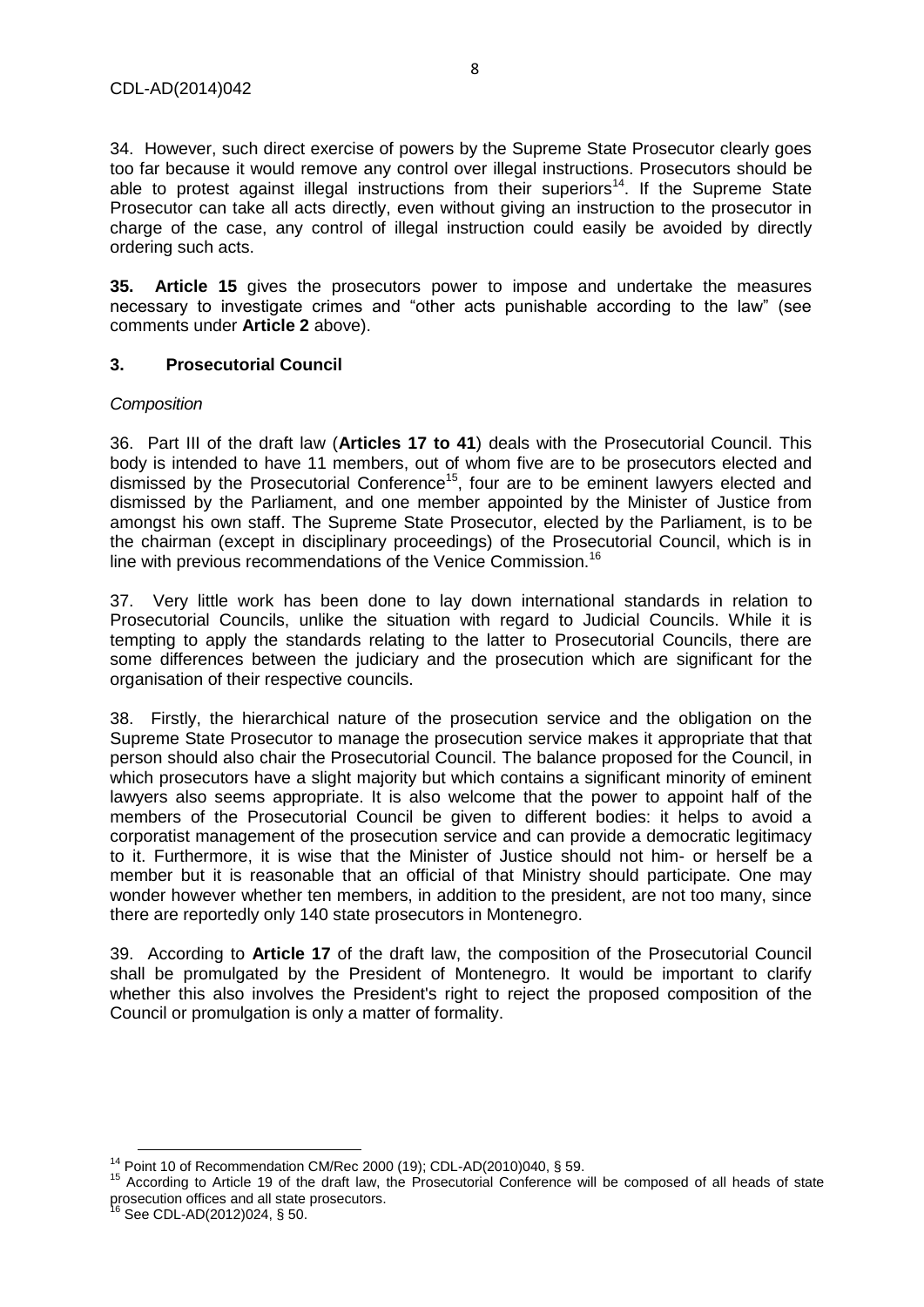## *Term of Office*

40. It is envisaged in **Article 18** that there should be a four year term of office for the Council. This is a reasonable period. Members can be re-elected provided that at least four years have expired since their previous term of office (**Article 25**). This seems a reasonable provision as it would be undesirable for persons to remain on the Council for too long a period.

#### *Elections of prosecutors' representatives*

41. The members who are prosecutors are elected by the Prosecutorial Conference (**Article 19**). **Articles 23 and 24** provide the procedures for the proposal and the election of the five Prosecutorial Council members from among the state prosecutors. They seem too complicated.

42. Four of the prosecutors' representatives are to come from the Supreme State Prosecution Office, the Special State Prosecution Office and the two High State Prosecution Offices taken as a group. Proposals of candidates are to be made in the sessions of those offices, which are respectively to nominate three, two and three candidates. The election of the single representative from the basic state prosecution offices is also complex. Every prosecutor in these offices can nominate two candidates.

43. Based on these proposals, an Election Commission - the composition of which is described in **Article 22**<sup>17</sup> - is responsible for preparing lists of eight and four candidates respectively (**Article 23**).

44. The actual election is then made by all the members of the Prosecutorial Conference from the lists of candidates as determined by the Electoral Commission. It seems that all prosecutors will vote for all of the vacancies and successive rounds of voting take place until candidates receive the necessary majority. It is provided that the Conference can elect only one candidate from any one office (**Article 24**).

45. This system ensures that all levels of the prosecution system are represented**.** However, since out of the five state prosecutor members of the Prosecutorial Council four are elected from among the Supreme State Prosecution Office, Special State Prosecution Office and high state prosecution office, and only one from among basic state prosecution offices **(Article 17),** the system does not secure a proportional and fair representation of all levels of the prosecution service. In the opinion of the Venice Commission at least two, if not three members should be elected from among basic state prosecution offices, taking into account that the Supreme State Prosecutor is *ex officio* the President of the Prosecutorial Council.

46. Moreover, one may wonder whether such a degree of complexity of the system provided for in **Articles 22 to 24** for electing the five representatives for some 140 prosecutors is really needed. The election procedure (including that for establishing the proposals for candidates) should be simplified.

## *Election of the eminent lawyers as members of the Prosecutorial Council by the Parliament*

47**. Article 26** deals with the election of the eminent lawyers by the Parliament. It is welcome that its provisions provide for a public call (by the relevant working body of the Parliament) and that the list of candidates shall be published. Yet, this provision seems

 $\overline{\phantom{a}}$  $17$  "The Election Commission shall have a chairman and two members elected from among the heads of the state prosecution offices and state prosecutors by the extended session of the Supreme State Prosecution Office upon the proposal of the sessions of the state prosecutors of all state prosecution offices."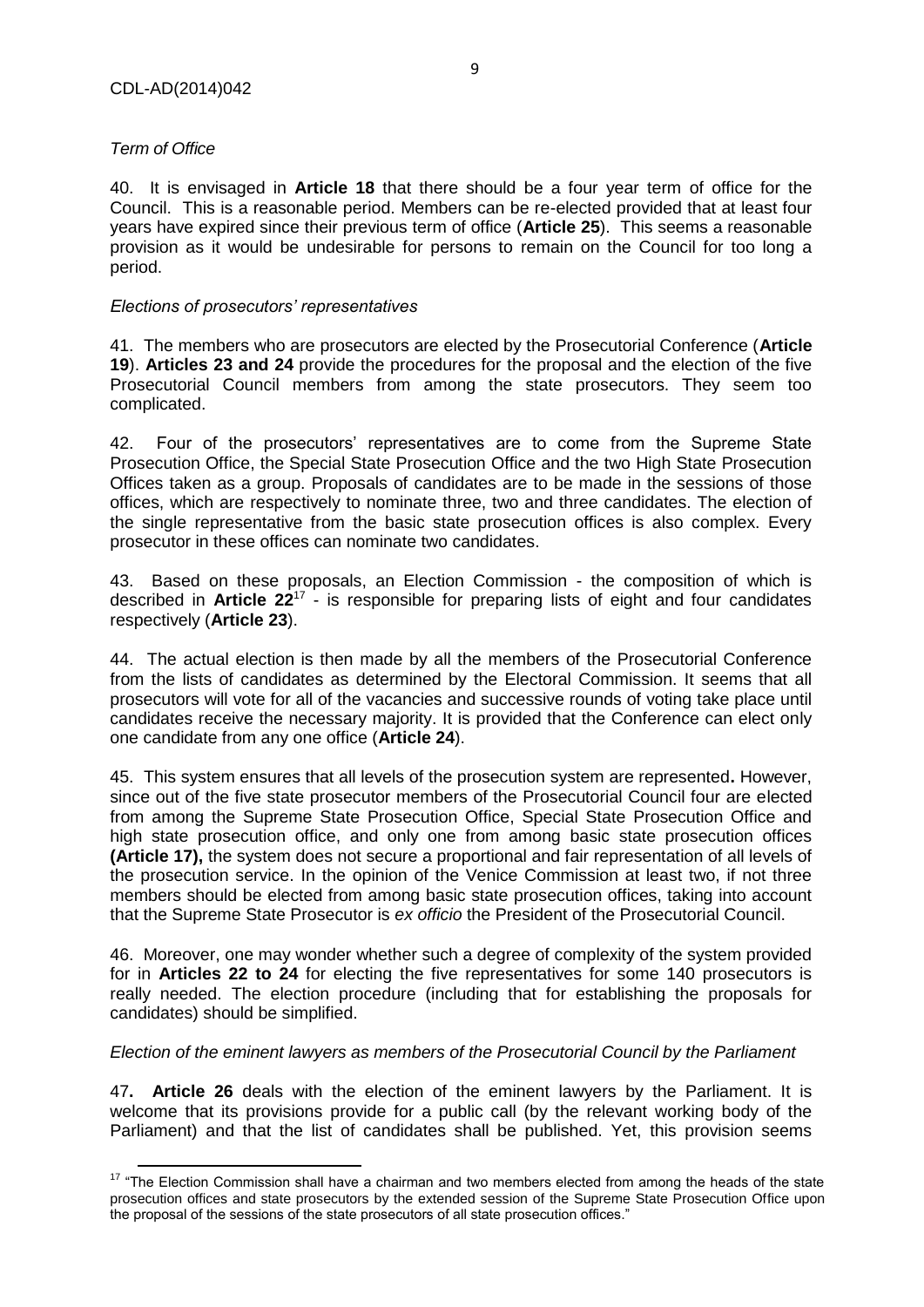unclear in a number of respects. The public call is intended to attract applicants who are lawyers with at least 10 years' experience "*who [have] earned personal and professional reputation*". The "*relevant working body*" of the Parliament then submits a proposal to the Parliament. This proposal "*shall contain as many candidates as are to be elected members of the Council*". It seems, therefore, that the "*relevant working body*" effectively chooses the members but that this choice is subject to a veto by the plenary of the Parliament. It is not clear what is meant by "*the relevant working body"*. If this is a committee of Parliament, this should be spelled out. In addition, Article 26 does not specify the majority required for the election of the eminent lawyers, which would mean that a simple majority may be sufficient.

48. In the opinion of the Venice Commission, to avoid politicisation of the appointments, a qualified majority should be required for election of this parliamentary component of the Prosecutorial Council. The Venice Commission already suggested in its Report on the prosecution service<sup>18</sup> and in numerous opinions on the judicial and prosecutorial councils referred to in the Montenegrin Constitution<sup>19</sup> that, in order to avoid a politicisation of the body, the Parliament should elect the lawyers members with a qualified majority of twothirds, as it is provided for the Judicial Council by Article 91 of the Constitution. Instead, the draft law remains unclear on the method of appointment. The same qualified majority should be applied to the Prosecutorial Council.

49. In addition, an anti-deadlock mechanism should be foreseen for the election of the eminent lawyers, e.g. a three-fifth majority for subsequent voting, as provided for in Article 91 of the Constitution for the election of the lay members of the Judicial Council, or the proposal of a higher number of candidates and the election with the absolute majority of the components of the Parliament, or the election by Parliament using a proportional system, or to transfer of the power to elect to university faculties and lawyers' representatives.

#### *Subsidiary bodies*

50. Besides the Prosecutorial Council, the draft law in its **Articles 19 to 22** and **Article 141 and 142** provides for a number of commissions and collegial bodies, such as the Commission for the Code of Prosecutorial Ethics (within which the Council will be represented) and the Election Commission; as well as for the Prosecutorial Conference, the Session and Extended Session of the Supreme State Prosecution Office and other State Prosecution Offices. Yet, the rationale for the existence of so many structures is not sufficiently clear.

51. For instance, the tasks of the Election Commission, provided for in **Article 22**, could be organised within the Prosecutorial Conference, without giving autonomy to a specific commission. The Commission for the Code of Prosecutorial Ethics could be a subcommission of the Prosecutorial Council, consisting of a member who is not a state prosecutor and two members of the Prosecutorial Council who are state prosecutors. It is not clear, however, why this body has to be chaired by a person who is not a prosecutor, as provided for by Article 20

#### *Termination of the term of office*

52**. Article 27** deals with termination of the mandate of a member of the Prosecutorial Council. Among the cases of termination of the mandate, **Article 27.2** mentions the case of a member being elected as a state prosecutor or promoted to a higher rank or a management position in the prosecution service. It seems that the membership in the Council is a part-time position and prosecutors continue to exercise their office during membership. It is quite evident that, in view of the wide powers of members of the

**<sup>.</sup>** <sup>18</sup> CDL-AD(2010)040, § 66

<sup>19</sup> See for instance CDL-AD(2012)024, §§ 44-50.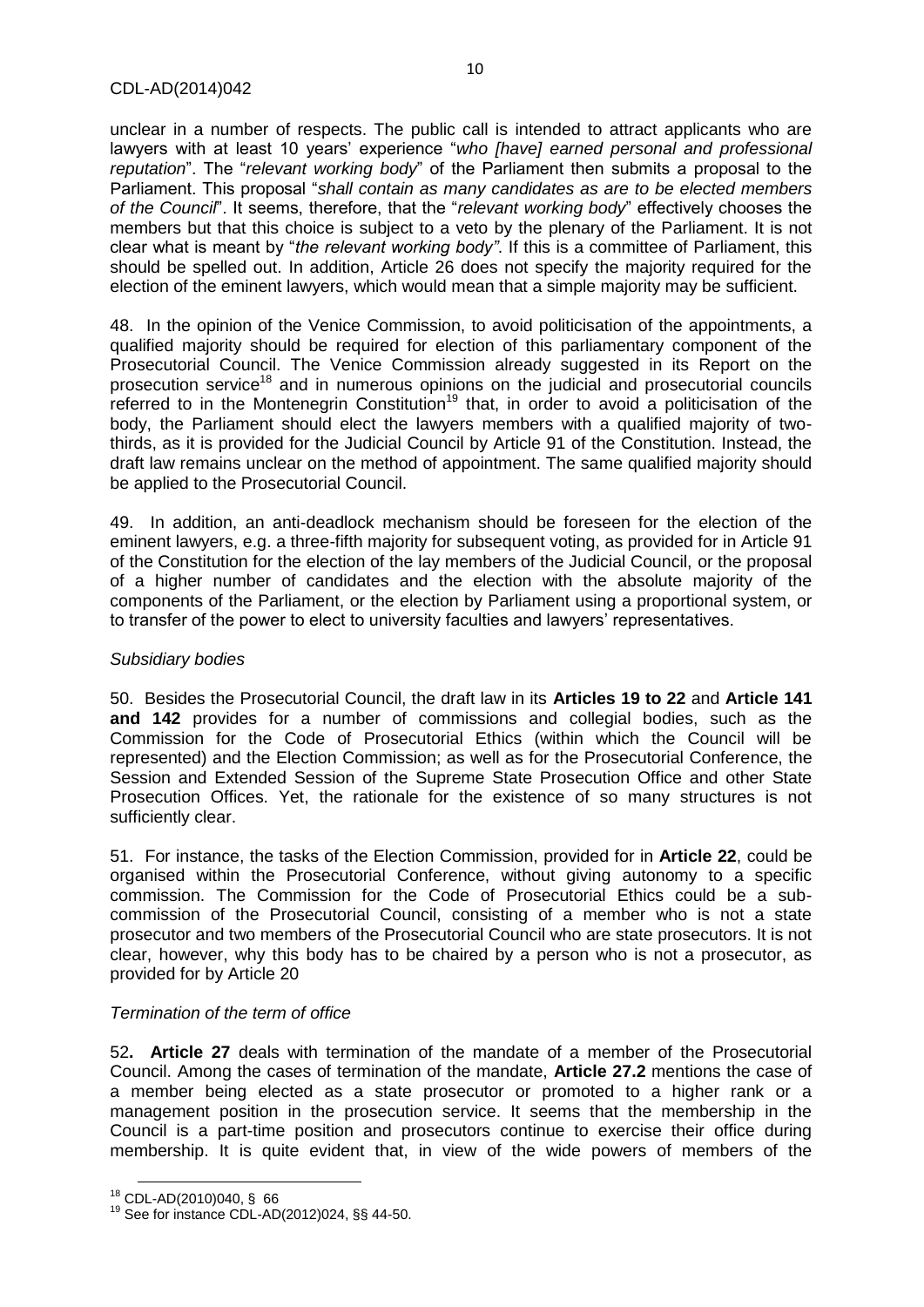Prosecutorial Council, no member should be entitled, while serving on the Council, to be promoted within the service. A provision should therefore be added to the draft prohibiting any member of the Council from seeking or receiving such an appointment or promotion during the course of his or her mandate.

## *Dismissal*

53**. Article 28** deals with dismissal from the Council. Members are to be dismissed if they discharge their duties "*unconscientiously and unprofessionally*" or are convicted of an offence making them "*unworthy of discharging the duties of a Prosecutorial Council member*". It is strongly recommended to define these dismissal grounds more closely. For example, it is not clear what sort of offence would make one 'unworthy' to be a member of the Council. Prosecutor members are also dismissed if a disciplinary sanction is imposed. However, in some cases disciplinary sanctions may be imposed for relatively minor matters, in which case dismissal will be a disproportionate measure. In addition, the law should also provide for unjustified failure to perform duties as a ground for dismissal.

54. It is noted that, under article 28, the proposal for dismissal will be submitted by the Prosecutorial Council to the body that elected the member. The draft law does not say what happens if that body declines to dismiss the member. This is a source of concern as it may mean that the electing body would have the possibility to confirm a Prosecutor member even when there are grounds for his/her dismissal. The decision of the Prosecutorial Council should directly result in dismissal without the intervention of a political organ.

55. In addition, Article 28 should ensure a fair hearing for the person to be dismissed and that the decision can be appealed to a court. Dismissal should be decided upon by the other members of the Council, with a qualified majority, without the member concerned.

56. In view of the above comments, it is recommended that clearer dismissal grounds and mechanism be provided and that the provision on remission of the dismissal decision to the electing body be deleted from the draft law.

## *Emoluments*

57. **Article 31** deals with emoluments. Members employed in state authorities are allowed to be absent for their office in order to serve on the Prosecutorial Council and their salaries and emoluments are to be secured, for the duration of their absence, based on their employment within the concerned authorities. Prosecutor members of the Council may work for the Prosecutorial Council up to 70% of their annual working hours and their prosecutorial activities should be proportionately reduced. There is no provision for the remuneration of Council members who are not prosecutors or employed by state authorities.

58. It is noted that the Prosecutorial Council is to fix the amount of its members' emoluments for their work on the Council. In the opinion of the Commission, it is not wise for a body of the State to set its own emoluments. Similarly, it is recommended to reconsider the provision in Article 34 enabling the Council to set up commissions, which would allow the Council to fix the remuneration for such work at up to 50% of the average salary in Montenegro.

## *Competences*

59. The Prosecutorial Council is envisaged as a body with very wide competences, which will play a very hands-on role in such matters as appointments and termination of functions, promotions, performance evaluation and discipline. These competences are listed, in a nonexhaustive manner, in **Article 136 of the Constitution**, as amended in 2013.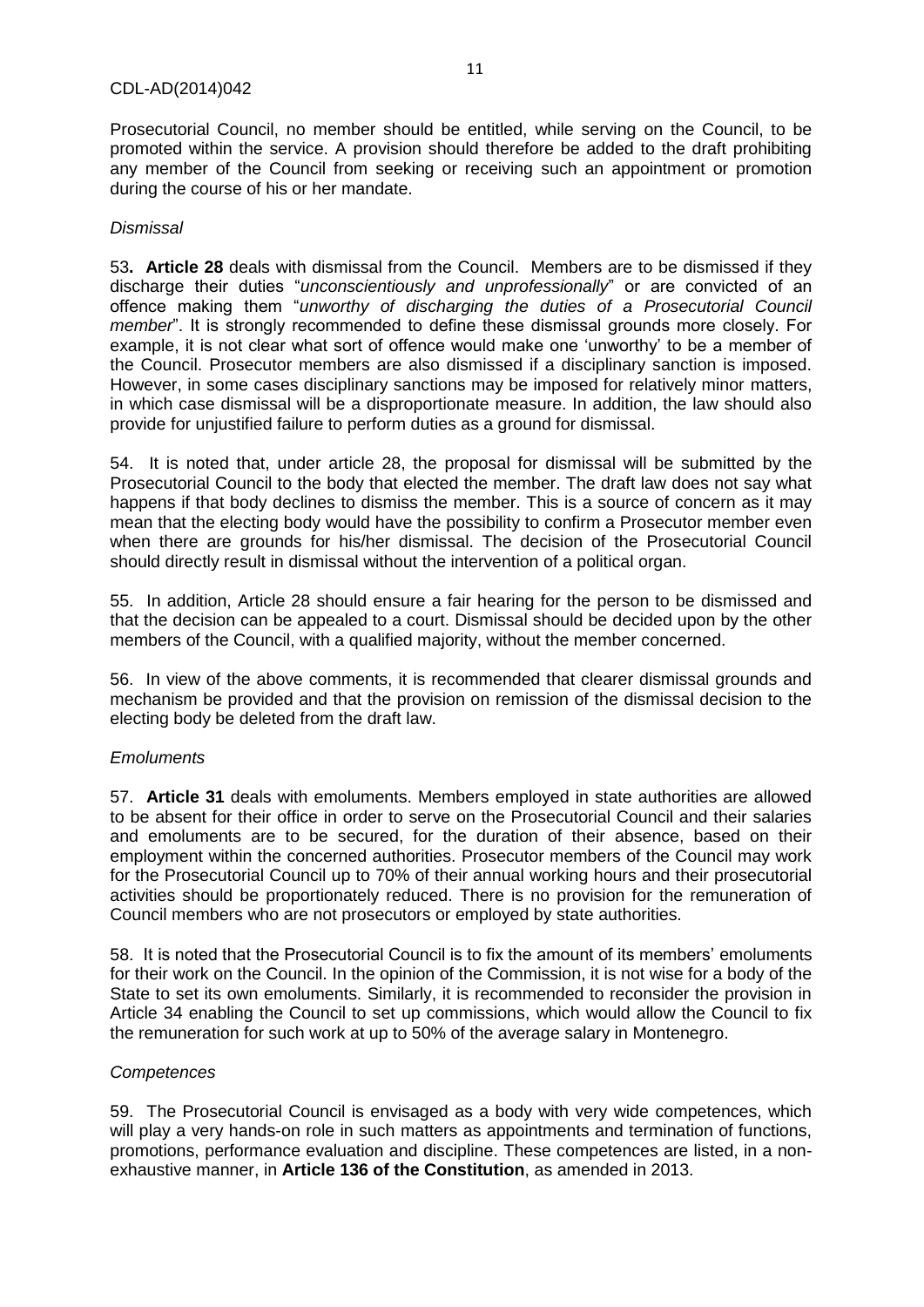60. The Venice Commission has already expressed its view that fixing in the Constitution the composition and key competences of the Prosecutorial Council is a welcome approach<sup>20</sup>. Among the competences listed in Article 136 of the Constitution, the task of ensuring the autonomy of the state prosecution service and that of establishing a proposal for the election of the Supreme State Prosecutor are of particular importance.

61. Besides the competencies set forth in the Constitution, **Article 35** of the draft law lists in a very detailed way (also in a non-exhaustive manner) other competences that, overall, give to this body effective power to govern and organise the prosecution service. It would be important to explicitly mention among the Council's function, in line with a previous recommendation of the Venice Commission, that of overseeing that prosecutorial activity be performed according to the principle of legality.<sup>21</sup>

62. One of the competences is to decide on the number of state prosecutors. However, reading this in conjunction with **Article 36** it seems that the real power lies with the Supreme State Prosecutor. While the Minister of Justice does not seem to have the power to object to the initiative of the Supreme State Prosecutors, the Council itself seems to have a veto. It is recommended that Article 36 be more clearly expressed.

63. The Council's powers also include the issuing of opinions on incompatibility of certain activities with the office of the prosecutor (**Article 35.8**). Any such opinion shall be subject to an appeal to a court of law. It may be reconsidered whether such a function is not more suitable for the Ethics Commission rather than the Council as a whole.

64. Another Commission shall be established, as part of the Council's tasks under the draft law, to evaluate the performance of prosecutors. In addition to the fact that this is likely to lead to a considerable concentration of power for the Council, one may wonder whether this would not be better handled by a specialised inspectorate rather than the Council.

65. More generally, it seems to be envisaged that, while not a full-time body, its members would devote about 70% of their time to its work. It is envisaged that in matters such as conducting examinations to determine appointments, or in dealing with the disciplinary matters, the Council would operate through small commissions consisting normally of three members. Such a model is open to a number of criticisms.

66. Firstly, the conferring of such important powers on a small body which will exercise them directly creates a very powerful body which may be susceptible to corruption. There is an argument that the powers in relation to appointments, promotions and discipline should not all be exercised by the same small group of people.

67. Secondly, the Council will not merely make decisions of principle but will be involved in the operational day-to-day work. In that case, one may wonder whether the electoral method of choosing a council, while appropriate for a body intended to be representative and to exercise a general supervisory role, is the best way to select persons who will have a very technical role. For example, one of the functions of a Commission composed of members of the Council dealing with examinations will be to set and correct examination questions (see Article 57). This is hardly a function one would normally confer on an elected body whose function should rather be to oversee and guarantee the integrity of the process rather than to be involved in its technical aspects. It is also envisaged that the Council will itself conduct interviews for positions in the prosecution service (**Article 58**).

**.** 

<sup>&</sup>lt;sup>20</sup> See CDL-AD(2012)024, § 47.

<sup>21</sup> See CDL-AD(2007)047, §110.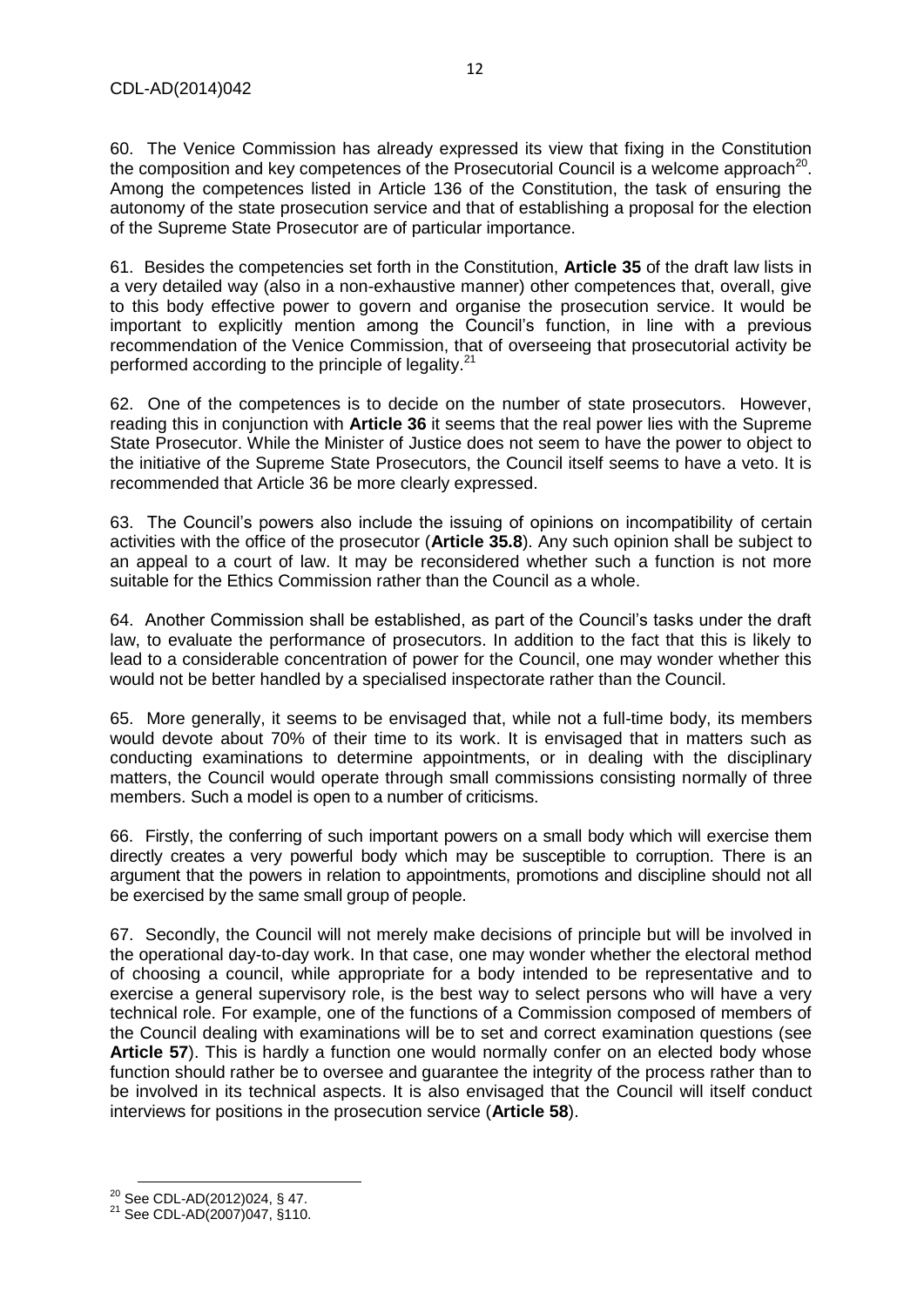## *Decisions*

68**. Article 38** provides in its first paragraph (in the English version of the draft law) that the decisions of the Prosecutorial Council are to be "final". If there is no drafting or translation mistake; this paragraph is self-contradictory, since it second parts stipulates that "administrative dispute may be initiated against them". Many of the decisions of the Prosecutorial Council are indeed of sufficient importance that an appeal to a court of law should be provided as well as the possibility of procedural review. One may wonder also for which reason the appeal against the Council's decisions is placed under "administrative dispute". It is recommended that Article 38 paragraph 1 be reworded to provide clarity on the availability of an appeal to a court of law in relation to the decisions of the Prosecutorial Council and related procedures.

## <span id="page-12-0"></span>**4. Election of heads of state prosecutors offices and state prosecutors**

## *The election of the Supreme State Prosecutor*

69**. Articles 45 to 96** deal with the requirements to be elected, the procedure for election, the transfer of state prosecutors (with or without consent), their performance evaluation and termination of office, their immunity as well as issues of incompatibility. As stated by **Article 135 of the Constitution**, the Supreme State Prosecutor and the heads of state prosecution offices shall be elected for a period of five years.

70. In particular, **Articles 42-44** deal with the election of the Supreme State Prosecutor, stating that the Prosecutorial Council shall issue a public call and compose a list of eligible candidates, which will be submitted to the Parliament along with a reasoned proposal for the election of the Supreme State Prosecutor.

71**. Article 42** requires from candidates to the position of Supreme State Prosecutor to "*meet the general requirements for election to the position of the state prosecutor in the Supreme State Prosecution Office and […] be characterized by professional impartiality, high professional and moral qualities.*" In addition, the candidate shall have "*work experience of at least 15 years as a state prosecutor, or 20 years in other duties in the field of law"*.

72. With regard to the election procedure, it is welcomed that, as provided for in **Article 91, paragraph 2 and 3, of the Constitution**, in accordance with previous recommendations of the Venice Commission, the Supreme State Prosecutor shall be elected with a qualified majority of two-thirds of all member of Parliament in the first voting and three-fifths majority in the second voting if the proposed candidate has not been supported by the required majority. That being the case, it results from of **Articles 43 and 44** of the draft law in conjunction with **Article 91 of the Constitution** that in the subsequent voting the three-fifths majority is required not for the election of the proposed candidate but for the election of the Supreme State Prosecutor from among the list of all eligible candidates composed by the Prosecutorial Council. A further anti-deadlock mechanism would be needed which could/should state that, in case no candidate is supported with the qualified majority of threefifth in the subsequent voting, the Prosecutorial Council proposes two candidates, for whom the absolute majority of the members of the Parliament should be sufficient.

73. The role of the Council in submitting a proposal to the Parliament for the election of the Supreme State Prosecutor is not entirely clear. On one reading they simply list the candidates who have the necessary length of service. However, the qualifications also require the candidate to be characterised by professional impartiality and high professional and moral qualities, and the Council seems to be required to form a judgement on this. **Article 44** would seem to indicate this wider role: its first paragraph mentions, in addition to the initial list of eligible candidates - to be established in close session as a basis for the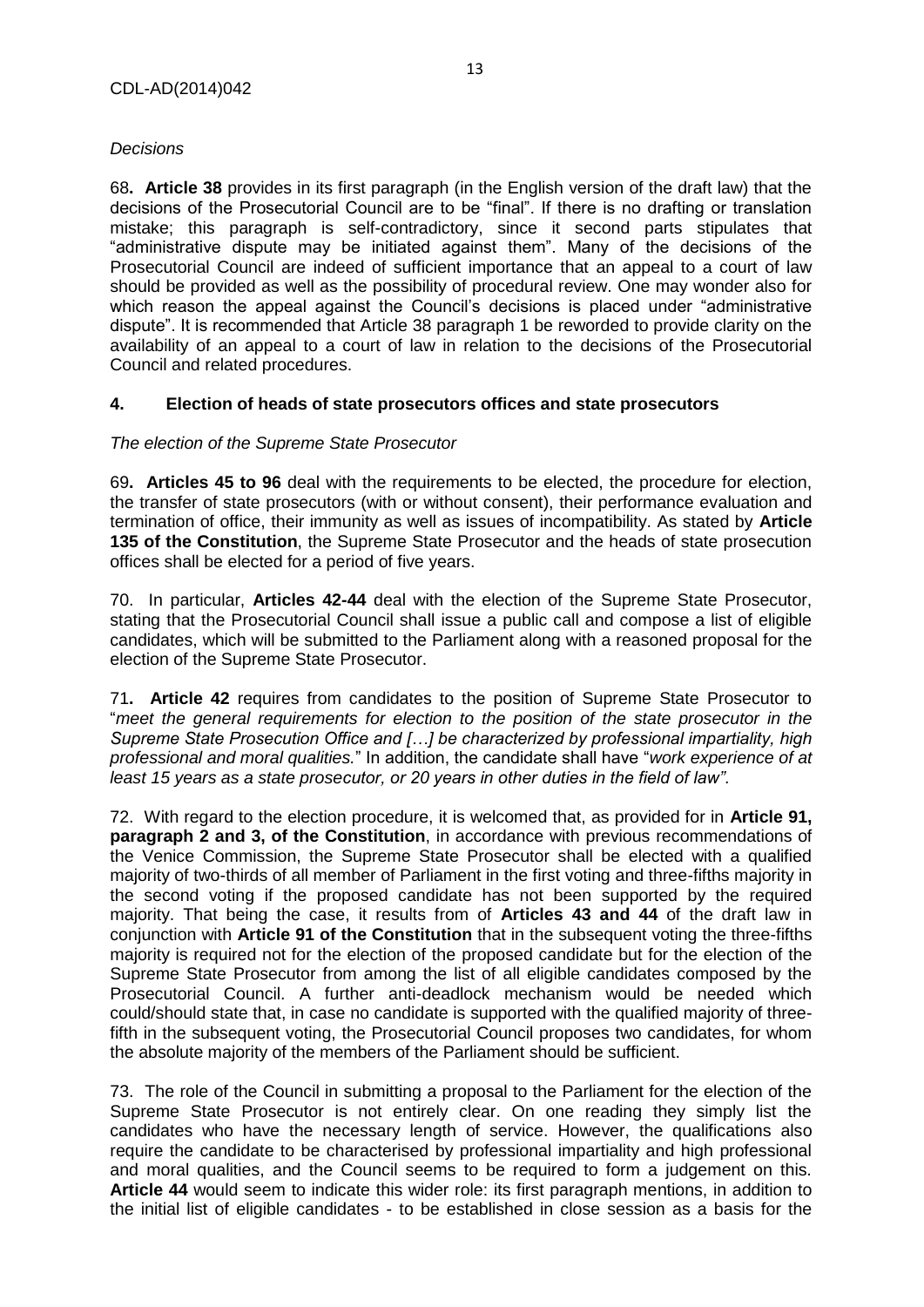Council's proposal -, the opinion of the extended session of the Supreme Prosecution Office and the candidate interview; besides, the second paragraph mention the "reasoned" proposal of the Prosecutorial Council to be submitted to the Parliament for the election of the Supreme State Prosecutor. This needs to be further clarified and related procedures specified.

## *Heads of state prosecution offices*

74. It is welcome that state prosecutors and heads of state prosecution offices will be appointed (for five years, as stipulated by the Constitution) by the Prosecutorial Council.

75. **Article 45** of the draft law requires the prosecutor to hold a law degree. Considering the degree of movement of population throughout former Yugoslavia and the similarity of legal systems between its successor states, the question whether the degree must be conferred in Montenegro only (or degrees conferred elsewhere are also accepted) could be an important one. The rapporteurs of the Venice Commission have been informed that no such limitation had been envisaged. It is recommended that Article 45 be made clearer on this issue.

76. The criteria for election to the position of head of state prosecution office in **Article 49**<sup>22</sup> and the following articles seem somewhat mechanistic. While the drafting of a programme of work may be very important, there are other criteria which might be required from a candidate. Additionally, more precise elements for the candidates' evaluation as well as for the assessment of the programme of work proposed by them would be helpful. It seems that **Article 49** envisages interviews for positions as the head of a state prosecution office being carried out by the whole Council. This seems a rather cumbersome and unnecessary procedure.

## *State prosecutors*

77. According to **Article 135 of the Constitution**, the function of state prosecutor is permanent. Exceptionally, the person elected for the first time as state prosecutor shall be elected for a period of four years.

78. As mentioned in **Article 57,** the written examination to be conducted for persons applying for election as state prosecutors for the first time is to be set and corrected by a commission established within the Prosecutorial Council. It is questionable whether the use of elected representatives is appropriate for such a task. On the other hand, to guarantee impartiality and fairness in the procedure for electing state prosecutors, some outside input would be desirable.

79. Under **Article 58**, the Prosecutorial Council shall conduct interviews with the successful candidates in the written examination. As stipulated in **Article 41,** the Council may in this context benefit from the assistance of a psychologist. No indication is given on the need and purpose of such assistance or on the manner in which it should be provided. It is recommended, if recourse to the assistance of a psychologist is maintained, that clarification be provided about the conditions under which the Council should seek such assistance.

## *Reassignment and transfer of state prosecutors*

80. A**rticles 69 to 73** deal with reassignment and transfer of prosecutors to other offices. It is not easy to see the relationship between **Articles 69 and 70**. The first requires consent to a transfer while the second seems to envisage a compulsory temporary transfer although consultation is required. The principle of irremovability applies to judges and not to

**<sup>.</sup>**  $22$  These include evaluation of the programme of work proposed by the candidates, of their previous performance as prosecutors (heads of prosecutorial office), evaluation in the candidate interview.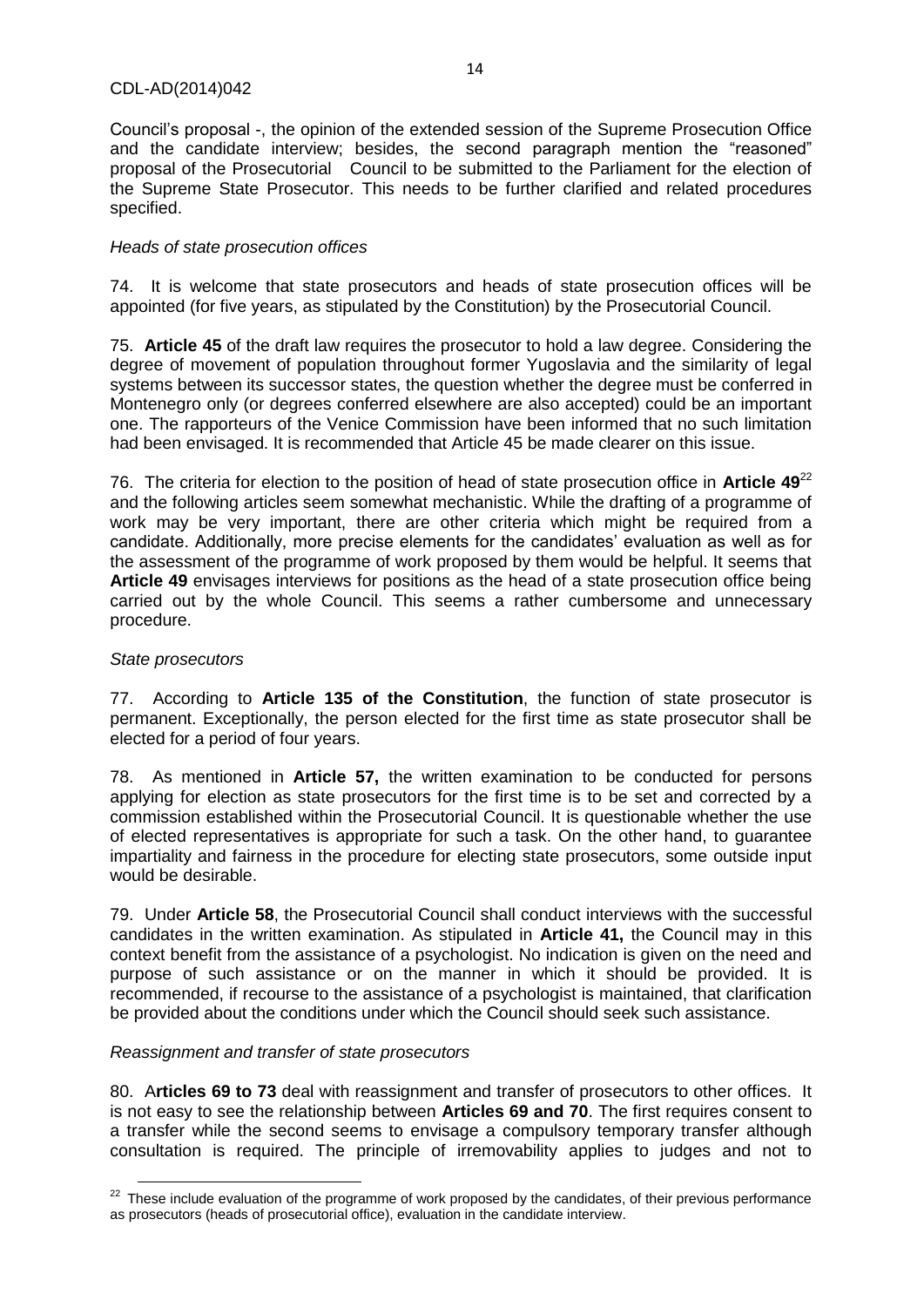prosecutors. Nonetheless, prosecutors should have a possibility to appeal against compulsory transfers.

81. It is noted in this connection that **Article 72** allows transfer without consent "*in the event of restructuring of the State Prosecution Service which leads to decreasing or dissolving the number of posts of the state prosecutors*". Since the decision is taken by the Prosecutorial Council, Article 38 allowing administrative dispute against it should be applicable. Yet, explicitly mentioning a right to appeal against transfer decisions and more detailed indications of the criteria to be taken into account when such a decision is adopted would be beneficial. It seems to be envisaged that a salary might be lower following a transfer; this seems unfair particularly in the case of a compulsory transfer. It is recommended that Articles 69, 70 and 72 be reviewed in the light of the above comments.

## <span id="page-14-0"></span>**5. Performance evaluation**

82. **Articles 74 to 88** deal with performance evaluation of state prosecutors. No such evaluation seems to be foreseen for the state prosecutors from the Supreme State Prosecution Office and the Special State Prosecution Office who, as indicated by article 74, are excluded from the related procedure. No indication is provided with regard to the reasons for such an exception. All prosecutors, with the possible exception of the Supreme State Prosecutor, should be evaluated.

83. As already indicated, a question may be raised on whether it is appropriate to entrust the Prosecutorial Council with the performance evaluation of prosecutors (see comments in § 65 above). If the Council is to have a role, it would be preferable that this role be confined to that of oversight with the actual evaluations being carried out by a technical body. Instead, what is proposed in **Article 75** is that evaluation should be conducted by an evaluation commission composed of all prosecutor members of the Council, in addition to the Supreme State Prosecutor. Yet, the commission will act based on an assessment by an evaluation panel consisting of the head of the office where the evaluated prosecutor works and four senior prosecutors. Since each office has a different head it seems that there will not be just one panel but the panel will meet in various different compositions. This, however, is not very clear in the text. Neither is the precise relationship between the panel and the commission. Despite the very detailed function envisaged for the panel (**Article 82**), the Commission also is given a very hands-on role in **Article 83** in what appears to be a system of appeals to the commission.

84. In the opinion of the Venice Commission, the evaluation commission should be much more independent of the Council than is proposed. It is difficult to justify why the eminent lawyers should excluded from this process. The Venice Commission believes, on the contrary, that the input of some "outsiders" would help to guarantee impartiality and independence. In addition, the possibility of an appeal against the decisions of the evaluation commission should be clearly provided. As it does for the decisions of the Prosecutorial Council in **Article 38**, the draft law allows for administrative dispute against decisions of the evaluation commission while stating that the decisions "shall be final" (**Article 85).**

## *Criteria for evaluation*

85. The key criteria for evaluation of state prosecutors are provided by **Article 76** of the draft law: "expert knowledge" and "general competences for discharging the duties of prosecutorial office" and detailed by sub-criteria listed in **Article 77** and **Article 78**. **Article 79** provides further indicators ("sources") for performance evaluation.

86. Some of proposed sub-criteria, in particular the quantitative ones (see **Article 77**), would need careful consideration, to ensure that measuring quantity of work will not be done merely by counting cases without due regard to their weight. The number of 'convicting'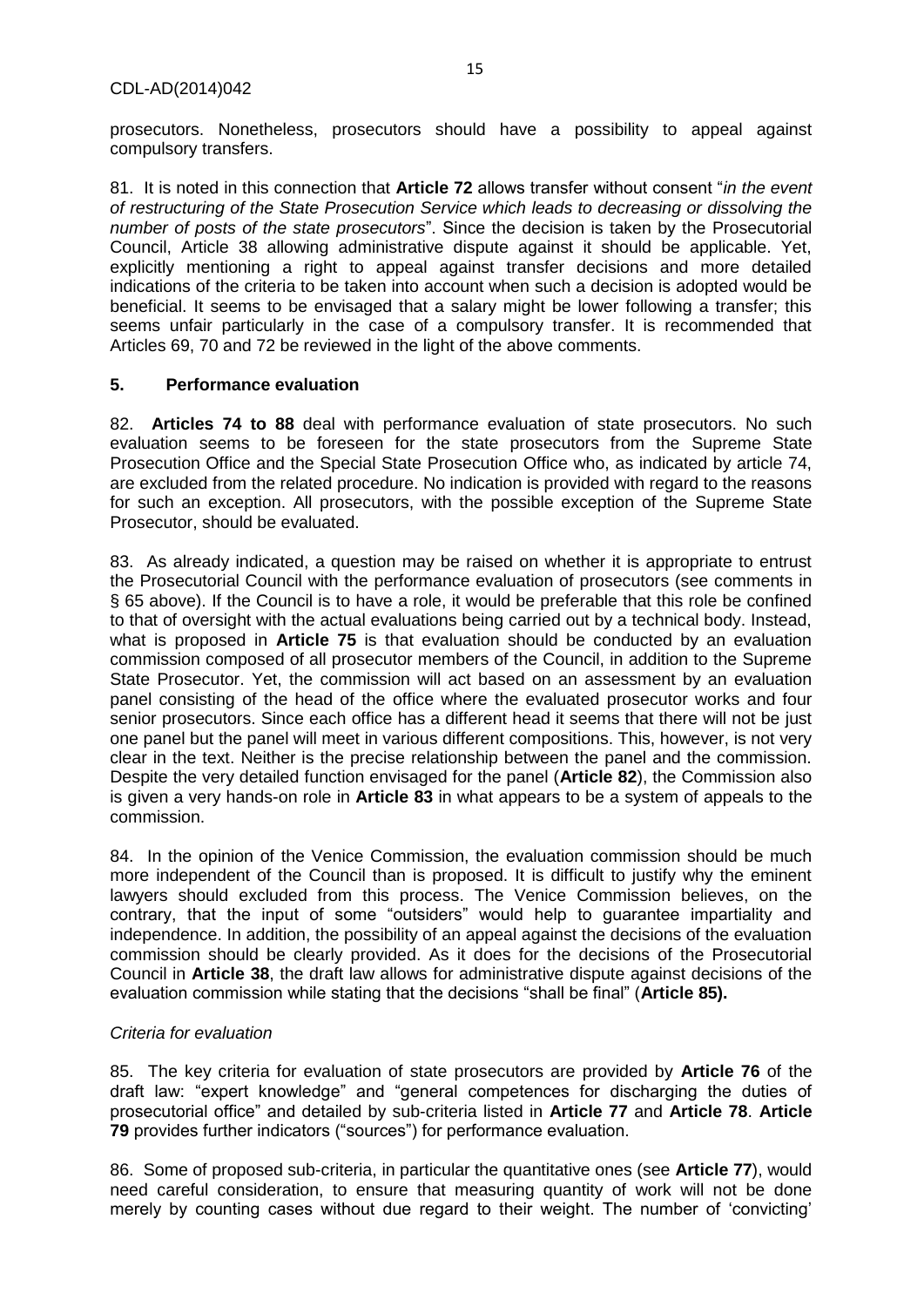judgments should in no circumstances be a criterion. No prosecutor should have a personal interest in securing a conviction. Certainly, if a prosecutor has an unusually high number of acquittals it is reasonable to ask why this is the case; yet, it is not appropriate to measure this as a criterion either of quality or quantity of work without any further enquiry.

87. Similarly, success on appeal should not be a criterion. While it is reasonable to examine the track record of any prosecutor whose 'results' diverge more than 20% from the average, the evaluator must remain open to considering possible explanations likely to justify these figures.

88. As regards the practice of assessing the quality<sup>23</sup> of work by examining random cases, this seems a reasonable approach, as is the practice of inviting the person evaluated to put forward examples of good work he or she has done.

89. **Article 84** on the establishing (calculating) the grade following evaluation may be a source of diverging interpretation. A reference to articles 77 and 78, listing all sub-criteria, should be made in paragraph 1, to ensure that the right number of sub-criteria (six in Article 77 and four in Article 78) and related grades obtained by the evaluated prosecutor (excellent, good, satisfactory, unsatisfactory) are taken into account when the final grade is established.

90. According to **Article 86**, persons with a low grade (satisfactory or unsatisfactory) are required to undergo mandatory training. While it is reasonable to require additional training for low-level performance, it is obvious that all prosecutors should have to undergo training. As noted under Article 6, *"[s]tate prosecutors shall have the right and the duty of professional advancement*". In addition, **Article 78 and 79** list participation in training amongst the subcriteria and indicators of the performance evaluation.

91. As stated by **Article 87,** heads of state prosecution offices will be evaluated - two years after their election to that function as well as after the expiry of the term of office of five years - "according to the procedure and the manner stipulated in this Law", i.e. the rules applicable to state prosecutors. It appears therefore that, despite their extended management roles, heads of prosecutions offices are still to be assessed on the basis of a full case-load as prosecutors. Concerns relating to this approach, which seems indeed questionable, were also expressed during the visit of the Venice Commission delegation to Podgorica. The way to address this specific situation seems to be left to the Prosecutorial Council, entrusted by **Article 88** of the draft law with the task of regulating in more details the criteria and indicators for evaluation of the heads of state prosecution office. It is recommended however that the provisions draft law be reviewed to clearly specify that the case-load of heads of prosecution offices as well as their evaluation criteria should adequately take into account their managerial tasks.

## <span id="page-15-0"></span>**6. Incompatibility, immunity and termination of office**

**.** 

92. **Article 89** empowers the Prosecutorial Council to issue opinions about incompatibility of certain activities with the duties of a state prosecutor. It is suggested that the Commission for the Code of the Prosecutorial Ethics (Article 19) be consulted on such matters.

93. **Article 90** dealing with decisions on immunity requires a court, when considering a custodial sentence for a criminal offence committed by a prosecutor in discharging his/her duties of prosecutorial office, to request the opinion of the Council on whether it approves such a detention. According to Article 137 of the Constitution, prosecutors only enjoy functional immunity. Such immunity only relates to acts performed in the exercise of

<sup>&</sup>lt;sup>23</sup> It is necessary to point out the difference between judges and prosecutors. Judges should not be evaluated on the basis of the quality of their judgements.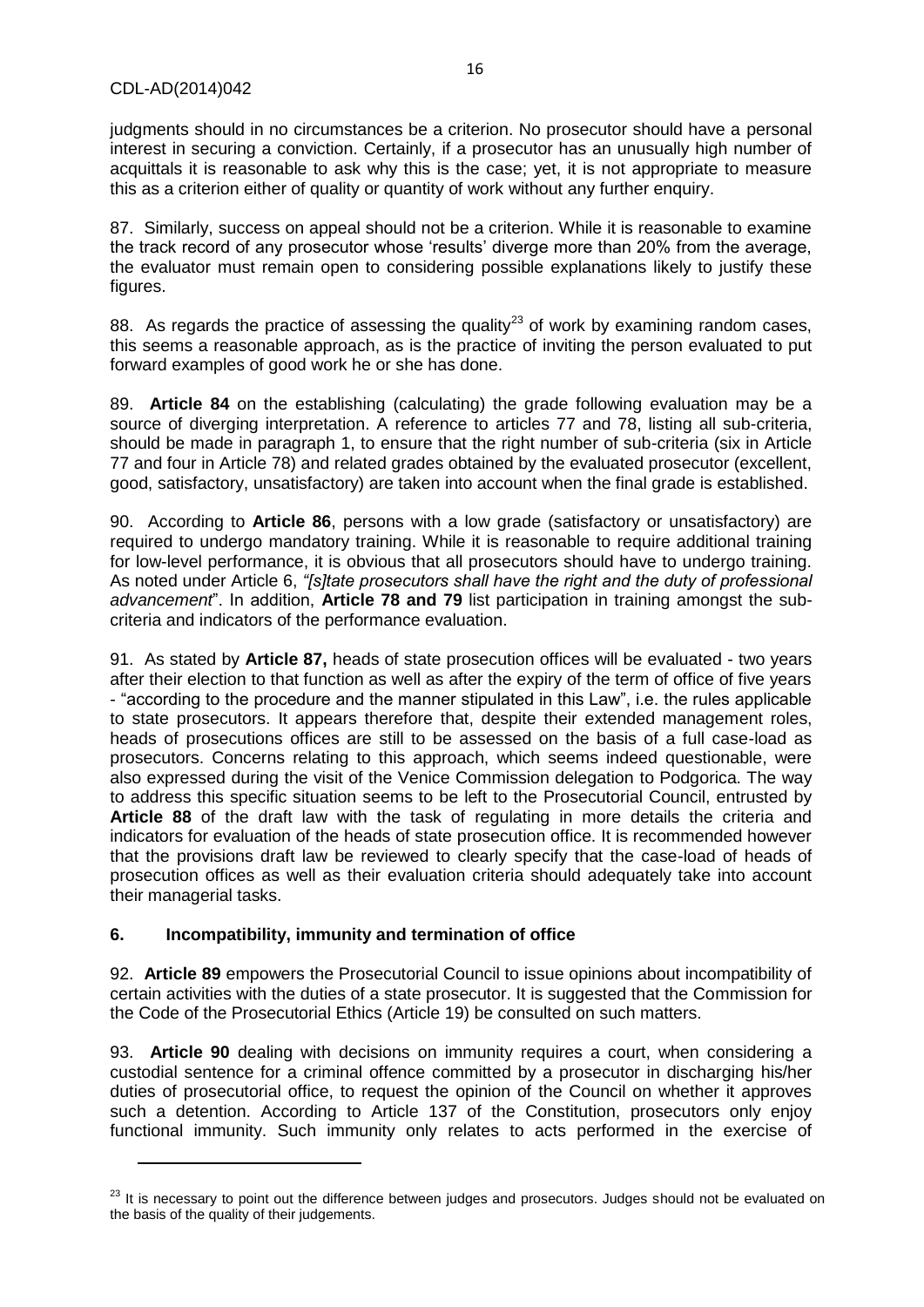prosecutor's functions. Procedural immunity has to be lifted by the Prosecutorial Council unless there are strong indications that false accusations are levelled against the prosecutor in order to exert pressure. $24$ 

94. **Article 91** deals with the liability of the prosecutor for damage caused to an injured party "in the proceedings by the state prosecutor as a result of his/her performing of the duties of his/her prosecutorial office unlawfully, unprofessionally or unconscientiously." This article makes a reasonable distinction between wider liability of the State towards the victim (arg. "unlawfully, unprofessionally or unconscientiously") and more narrow liability of the prosecutor towards the State which already compensated the victim (arg. "deliberately"). This means that the victim has a wider claim against the State and the State can recover the compensation paid only when the prosecutor caused the damage deliberately.

## <span id="page-16-0"></span>**7. Disciplinary liability and dismissal**

## *Disciplinary offences and sanctions*

95. It is welcome that disciplinary offences be analytically detailed by the draft law. **Article 97** sets out the various disciplinary offences for which a prosecutor may be held liable, ranking them as "minor", "severe" and "most severe" according to their seriousness. These also include a number of rather vague offences, which should be more specific, such as, listed under severe disciplinary offences, "behaving in a manner which is inappropriate to the prosecutorial office'. The concept of being "convicted of an offence which makes him/her unworthy of prosecutorial office" (under the most severe offences) is also unclear and should be made more precise (e.g. by reference to the penalty that can be imposed for such offences). The sanction of a 20% cut in salary for a period of three months for a minor disciplinary offence (**Article 98**) seems disproportionate.

## <span id="page-16-1"></span>**8. Disciplinary procedure**

96. As required in **Article 99**, the system of establishing disciplinary liability involves a *motion* filed by the head of the prosecution office concerned or the immediately higher office, the Supreme State Prosecutor, the Minister of Justice or the Commission for the Code of Prosecutorial Ethics. The motion for establishing disciplinary liability of the Supreme State Prosecutor may be filed by the session of the Supreme State Prosecution Office, the Minister of Justice and the Commission for the Code of Prosecutorial Ethics. It is welcome that the disciplinary procedure can be initiated by different bodies. Yet, since a complaint may be initiated by a person who is a member of the Council or represented on the Council, there should be a provision excluding such a person from participating in the ensuing proceedings.

97. As established by **Article 101**, a *disciplinary plaintiff*, appointed by the Prosecutorial Council outside the Council for two years, is entrusted with disciplinary investigations and the indictment of the accused. While this is in principle positive, it is difficult to understand the need for a disciplinary plaintiff in the case of a complaint made by the Ethics Commission based on an examination which they have already carried out.

98. Under the proposed scheme, the procedure for establishing and deciding disciplinary liability - upon the motion to indict issued by the disciplinary plaintiff - is, for minor and severe disciplinary offences, conducted by a *Disciplinary Panel* and, for the most severe offences, by the Prosecutorial Council (**Articles 105 and 106**). The Disciplinary Panel consists of three members of the Council, two of them prosecutors and one from among the eminent lawyers (**Article 103**).

 $\overline{\phantom{a}}$  $24$  CDL-AD(2010)040, para. 61. On the distinction between substantive and procedural immunity and the lifting of immunity, see CDL-AD(2013)008, *Amicus curiae brief on the Immunity of Judges for the Constitutional Court of the Republic of Moldova,* (Venice, 8-9 March 2013), paras. 21 and seq.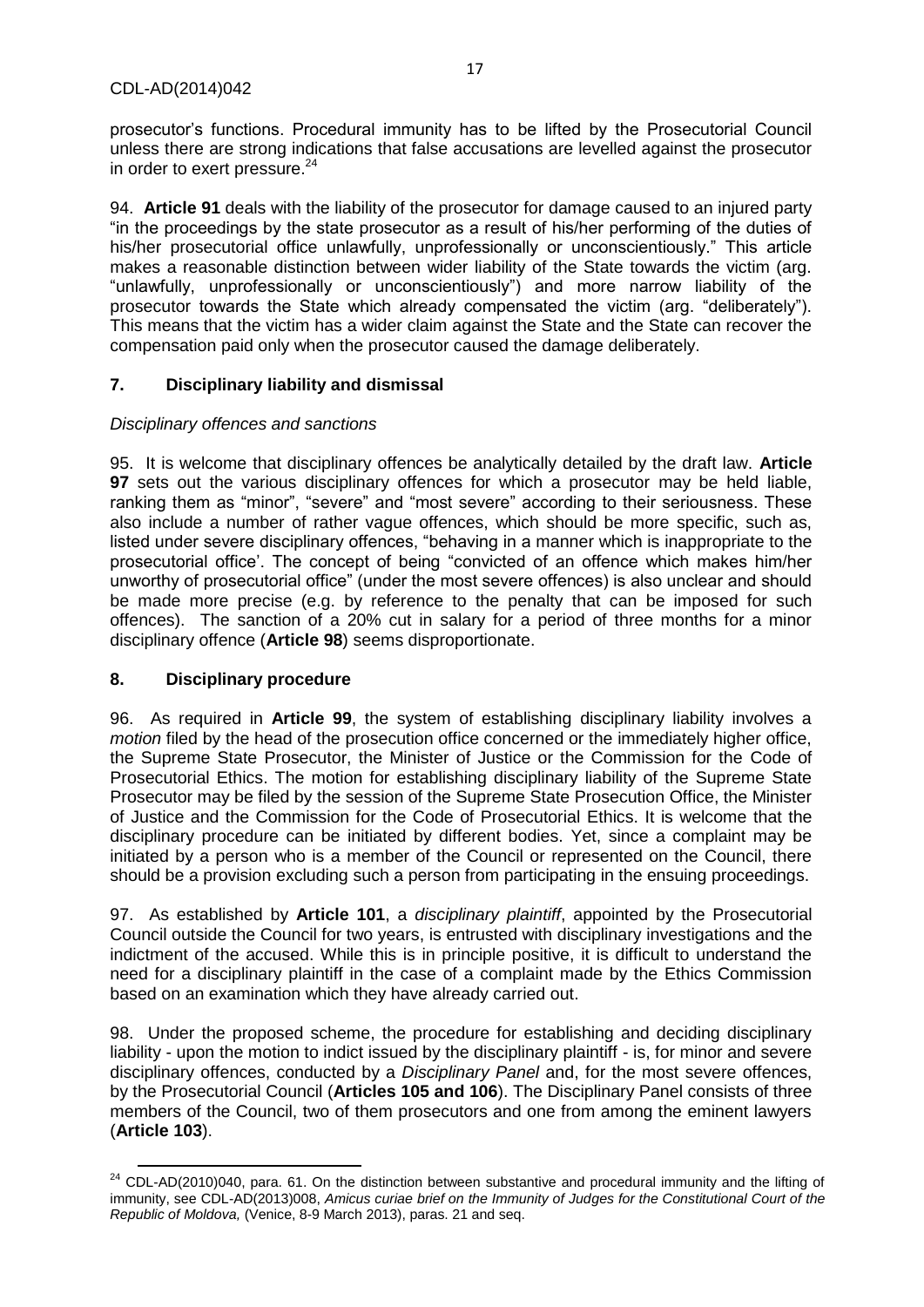99. Although the aim is to ensure that different authorities are in charge of the different steps, which is positive, there is still scope for improvement as regards the separation between some of the different actors in this mechanism. For example, since the disciplinary plaintiff is elected after obtaining the opinion of the session of the Supreme State Prosecution Office, among its prosecutors, one may wonder how objective the disciplinary plaintiff is likely to be where the complainant is the Supreme State Prosecutor. An alternative may be, to ensure complete autonomy and independence to the "disciplinary plaintiff", that she/he be not a state prosecutor of the Supreme State Prosecution Office and be not elected "after obtaining the opinion of the session of the Supreme State Prosecution Office".

100. More generally, to ensure the required separation between the authorities involved and that their members do not participate in prior/subsequent proceedings, it would be preferable that disciplinary decisions be made by a small body none of whose members is also on the Prosecutorial Council, and which would contain an element of independent outside participation. Should the proposed scheme be maintained, it would be advisable to specify, in line with **Article 136 of the Constitution** (stressing the autonomy of the state prosecution), that the Chair of the Prosecutorial Council entrusted with disciplinary decisions, as well as the Chair of the Disciplinary panel, must be lay members, not state prosecutor members; this would give increased credibility and democratic legitimation to the disciplinary procedure.

101**. Article 109** provides for recusal of members of the Disciplinary Panel/Prosecutorial Council without giving guidance to the grounds for refusal other than to refer to "circumstances that provoke suspicion into their impartiality". The decision on recusal is to be made by the Supreme State Prosecutor except when the recusal in question relates to him, in which case the Council makes the decision. This again is somewhat problematic since it implies that the Supreme State Prosecutor may be a member of a Disciplinary Panel, which would be clearly inappropriate.

102. Finally, it is welcome that, against the final decision on disciplinary offences by the Disciplinary Panel/Prosecutorial Council, accused and disciplinary plaintiff are entitled to file an appeal to a judicial and impartial body such as a panel of three Supreme Court Judges **(Article 107)**. It is further welcome that the criminal procedure code and its guarantees of the right of defence applies to disciplinary proceeding **(Article 110)** and that the procedure for the disciplinary proceeding of state prosecutors also applies to the dismissal of heads of the state prosecution offices for failures in accomplishing their tasks (see **Articles 113 to 115).**

## <span id="page-17-0"></span>**9. Funds**

103. **Article 118** provides for a separate annual allocation - in the national budget - for the State Prosecution Service including the Prosecutorial Council. The budget proposal is made by the Council to the government for each state prosecution office individually and for the operations of the Council itself. In addition, the Council is represented by its president when the budget is discussed by the Parliament. These provisions are important for the autonomy of the prosecution service, as guaranteed by **Article 136 of the Constitution**.

## <span id="page-17-1"></span>**10. Organisation of work of the State Prosecution Service**

## *Independence in the work of the state prosecutors*

104. Under **Article 126, "***[s]tate prosecutor shall be responsible for the work in the case*  he/she is allocated and he/she shall be independent in his/her work and decision making, *except in the cases stipulated in Article 127*"**.** This provision is in line with article 137 of the Constitution guaranteeing functional immunity of state prosecutors and heads of state prosecution offices.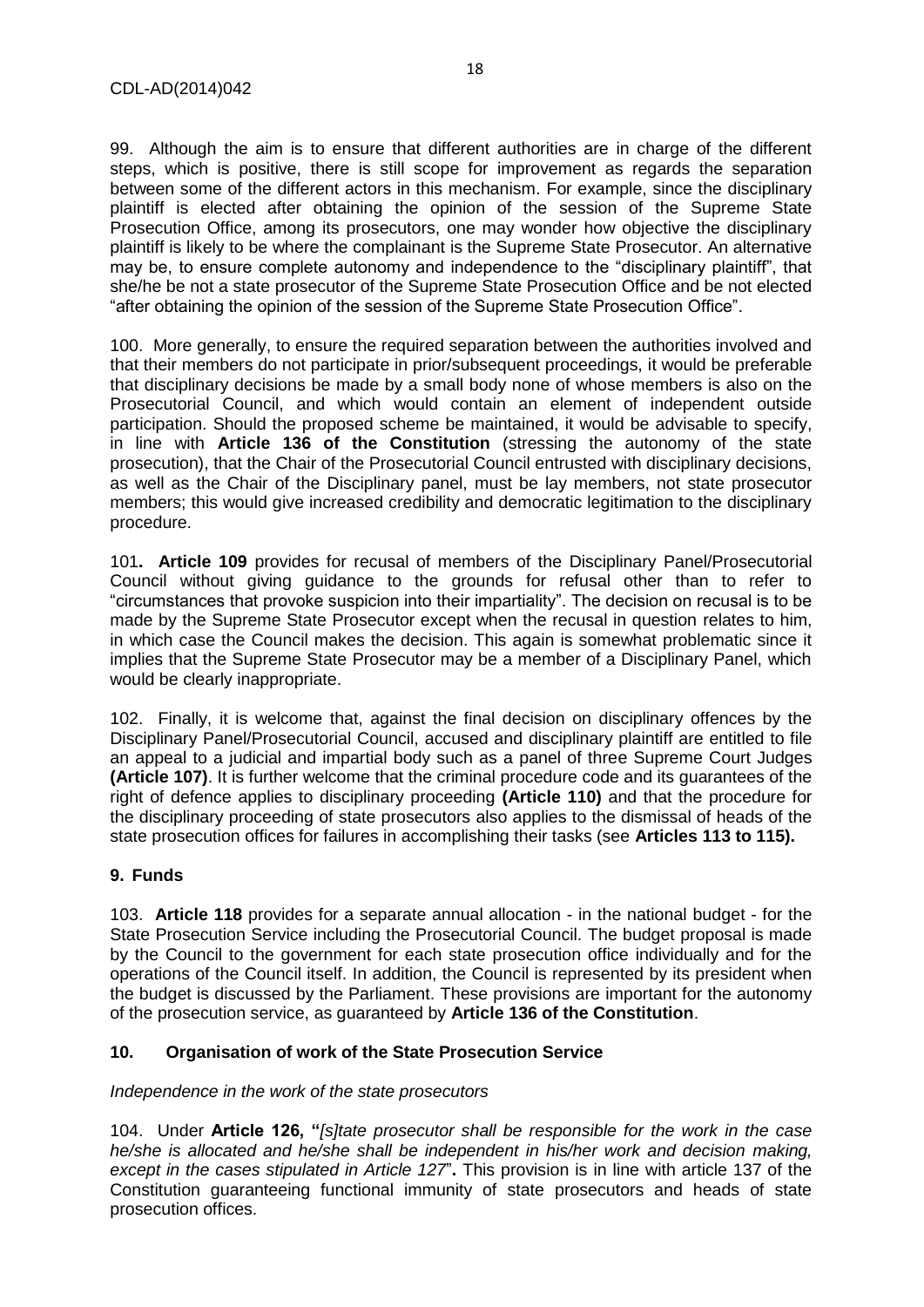105. **Article 127** provides for the issue of instructions of a general nature by the Supreme State Prosecutor and for the initiation of such instructions by the heads of prosecution offices when needed. It further provides for instructions for proceeding in individual cases (by the Supreme State Prosecutor and the heads of prosecution offices respectively). As required by **Article 128**, such instructions are to be issued in writing, apart from exceptional cases when circumstances do not allow, in which case they must be issued in writing subsequently. These provisions seem appropriate in a hierarchical system and the requirement for them to be in written form (and with explanation) is welcome.

106. Article 128 also provides for the release of a prosecutor from a case where he/she considers the instruction unlawful or ill founded. There may be some contradiction, which should be clarified, between the first and second paragraphs. According to the first paragraph, instructions in individual cases have to be in writing; therefore, it is not clear why the second paragraph gives the aggrieved prosecutor the right to request them in writing. This provision seems generally, however, to be in accordance with paragraph 10 of *Recommendation Rec(2000)19 of the Committee of Ministers of the Council of Europe on the role of public prosecution in the criminal justice system*.

107. In addition, a complaint against allegedly illegal instructions should be available. In its Report, the Venice Commission stated: *"Any instruction to reverse the view of an inferior prosecutor should be reasoned and in case of an allegation that an instruction is illegal a court or an independent body like a Prosecutorial Council should decide on the legality of the instruction"*. 25

108. **Article 129** allows the Supreme State Prosecutor to exercise the authorities and functions of the heads of all prosecution offices. He/she also has extensive powers of delegation. In effect the draft law gives him/her total hierarchical control over the whole prosecution system. In principle, hierarchical control is in line with the option made in Montenegro for a model of hierarchically organised prosecution service. However, direct exercise of authority by the Supreme State Prosecutor must not be used to circumvent guarantees against illegal instructions.

#### *Supervision of the work of the state prosecutors*

109. **Article 130** entrusts the Office of the Supreme State Prosecutor with the supervision of all state prosecution offices at all levels, including the Special State Prosecution Office, according to a supervision plan established by the Supreme State prosecution. Supervision measures, which also include an every two-year reporting system, will therefore involve a direct insight into the overall work and operations of every state prosecution office. This is in line with the hierarchical organisation of the system.

#### *Allocation and withdrawal of cases*

110. The provisions set forth in **Articles 136 and 137** provide that the allocation of cases must be done in such a way as to ensure impartiality, independence, and efficiency, and that the withdrawal of the allocated case is allowed only in specific situations due to failures of the state prosecutor: "*if it is established that he/she is unjustifiably not proceeding in the case, due to recusal or if he/she is prevented from discharging the duties of the office for longer than a month*". Withdrawal is allowed also for "*cases the urgent nature of which is stipulated in the law".* These *"can be withdrawn from the state prosecutor if due to his/her absence or because he/she is prevented from discharging the duties of his office he/she cannot proceed in such cases timely and within the time-limit defined in the law*". The state

 $\overline{\phantom{a}}$ 

<sup>25</sup> CDL-AD(2010)040, § 59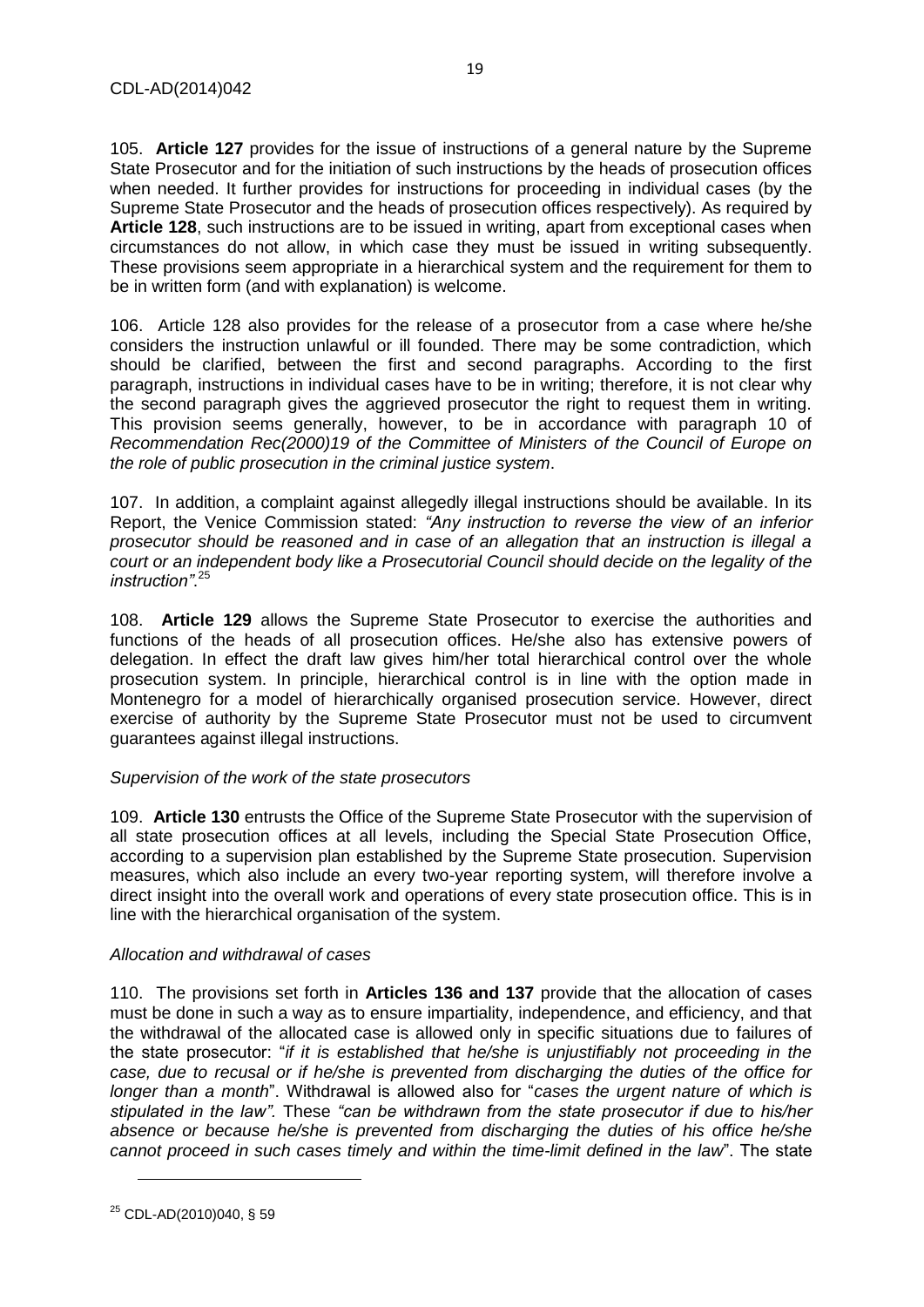prosecutor is given the faculty to file a complaint against the decision of withdrawal; if the complaint is accepted, the case is given back to the state prosecutor. The provisions are welcome, since they guarantee in a satisfactory way an impartial organization of the prosecution offices and a good balance between the hierarchical organisation and the autonomy of the individual state prosecutor in accomplishing her/his tasks.

20

## *Session of the State Prosecution Office*

111. The framework for the operation of the prosecution service at its different levels is provided in **Articles 139-142.** To discuss issues of common interest for the work and management of the state prosecution office (programme of work, rules of procedure, annual schedule of tasks), sessions of the offices of different levels shall be convened. These provisions are welcomed, since they ensure a form of collective decision and responsibility on the functioning of the prosecution offices and the programs of work.

## <span id="page-19-0"></span>**11. Prosecutorial management**

#### *Supervision over Prosecutorial Management*

112. As stated by **Article 155** of the draft law, the Ministry of Justice exercises supervision over the activities of the prosecutorial management, including that of the Special State Prosecutor Office. It is welcome that paragraph 2 of this article stipulates that this supervision should not involve any actions likely to have an impact on the prosecutors' decisions in individual cases. Its scope and modalities are regulated in detail by **Articles 157 to 160** dealing with the "inspection supervision" of the Ministry of Justice, described in **Article 158** as the supervision "over the tasks of prosecutorial management in state prosecution offices".

113**. Articles 157-160** provide for inspection supervision in state prosecution offices by the Ministry of Justice through the use of Judicial Inspectors. It is not clear how this can be in line with the independence of the prosecution service (as guaranteed by article 134 of the Constitution) or with other systems of control, for example by the Prosecutorial Council and by the Ethics Commission. At the very least there appears to be a high degree of duplication which is undesirable. In the opinion of the Venice Commission, the Ministry of Justice should not have a function of day-to-day control of the prosecution office although an input into overall general policy questions would be reasonable. If the Ministry is to have any power to give instructions it must be in accordance with the provisions of *Recommendation Rec(2000) of the Committee of Ministers to Member States on the Role of Public Prosecution in the Criminal Justice System* (item 13, points c) to f)).

114. The supervision power of the Ministry of Justice also raises an issue of consistency with the right of the Supreme State Prosecutor to manage the prosecution service as provided for in Article 16. **Article 156** seems to indicate that the Ministry of Justice has an overall power of supervision, since "*[u]pon request of the Ministry of Justice, the Supreme State Prosecutor shall submit the data and information needed for monitoring<sup>26</sup> of the organization and operations of the State Prosecution Service, application of the Rulebook on Internal Operations of the State Prosecution Service, proceeding upon applications and complaints of citizens and general data on prosecution of perpetrators of criminal offences and other acts punishable according to the law*."

115. In view of the above comments, it is recommended that the provisions dealing with the supervision to be carried out by the Ministry of Justice over the activities of the prosecutorial management be revised to provide, in a consistent manner, clarity on their scope as well as the safeguards needed to ensure full and effective respect of the principles of independence

 $\overline{\phantom{a}}$ <sup>26</sup> Emphasis added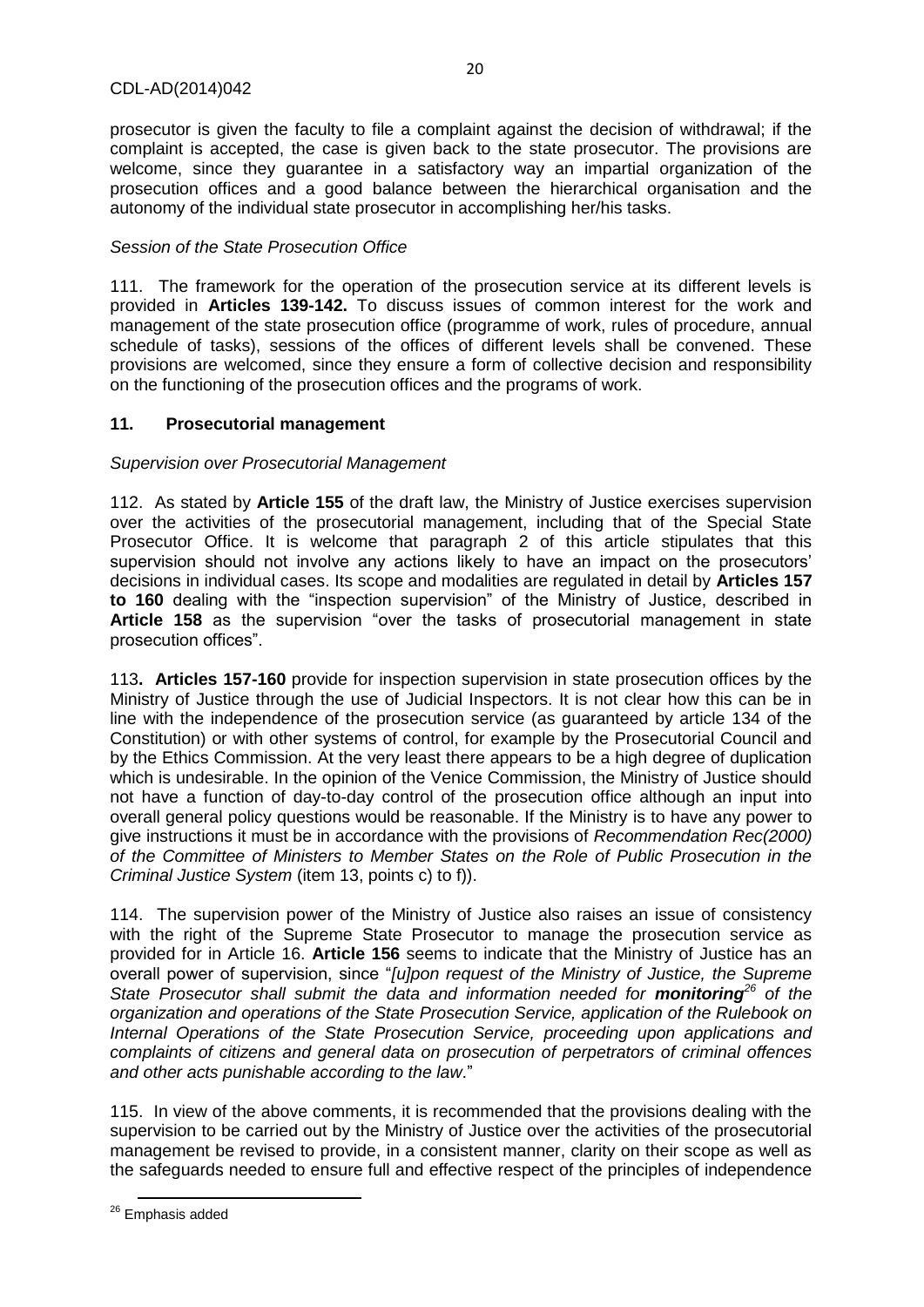of the State prosecution and functional immunity of individual state prosecutors. In the light of Article 134 of the Constitution, any supervision should relate only to policies and the activities of the prosecution system in general but not to individual cases.

21

## <span id="page-20-0"></span>**12. Data protection**

116. **Articles 162 - 163** deal with secret data. In particular, article 162 requires members of the prosecution service, including state prosecutors, civil servants and state employees, to "*preserve secret data according to the law governing the secrecy of data regardless of how they learnt of them*". No guidance is given on what should be the position where secret data is indicative of the innocence of an accused person or would tend to assist the defence. This issue needs to be addressed.

## <span id="page-20-1"></span>**13. Transitional and Final Provisions**

117. As previously indicated, the fact that the transitional and final provisions of the draft law repeal problematic amendments to the 2008 Law on the State Prosecution Service enabling early termination of mandates of prosecutors and heads of prosecution offices (the 2013 amendments), is a welcome development, in line with the position expressed by the Venice Commission in its *Report on European Standards as regards the Independence of the*  Judicial System: Part II – the Prosecution Service<sup>27</sup> and in previous opinions<sup>28</sup>.

118. As it did in its 2008 Opinion on the draft amendment to the law on the State Prosecutor of Montenegro<sup>29</sup>, the Venice Commission wishes to stress the importance of providing a permanent mandate for prosecutors. In its view, "*fixed term appointments in combination with a possibility of reappointment cast doubt on the independence of the prosecution service. This is, of course, emphasized in systems such as that in Montenegro where there is considerable political influence on appointment decisions*".

119. Similarly, full respect for the principle of stability and security of their function should protect heads of prosecution offices from undue removal from office (for political reasons, legislative changes or other reasons) and contribute to the autonomy, stability and efficiency of the prosecution service, as guaranteed by the Constitution. It is of the utmost importance that these requirements be adequately taken into account in the forthcoming legislative steps and in the implementation of the future law.

120. The draft law proposes, for its transitional and final provisions, two alternative ways of dealing with the necessary transitional steps in the implementation of the proposed amendments. Under both versions, the implementation of the provisions dealing with the election of state prosecutors and heads of prosecution offices (articles 42 to 68) and on performance evaluation (articles 74 to 88) is to start on 1 January 2016. Relevant provisions of the current law, as amended in 2013, would remain in force. However, the problematic amendments introduced in 2013 in the Chapter XI on transitional and final provisions, will be repealed on the day of entering into force of the current draft law. In the Venice Commission's opinion, it belongs to the authorities of Montenegro to assess which are the most suitable ways and time-frame for the implementation of the draft law, once adopted. What is essential is to ensure the effective implementation of the improvements introduced to the existing legal framework, with due respect for the principles of autonomy, efficiency, legal continuity and institutional stability of the Prosecution service as well as the functional immunity of the state prosecutors.

§ 14 <sup>29</sup> CDL-AD(2008)005

**<sup>.</sup>**  $^{27}$  Report, § 50

<sup>28</sup> Joint Opinion on the draft Law on the Public Prosecutor's Office of Ukraine CDL-AD(2013)025, 14 October 2013,